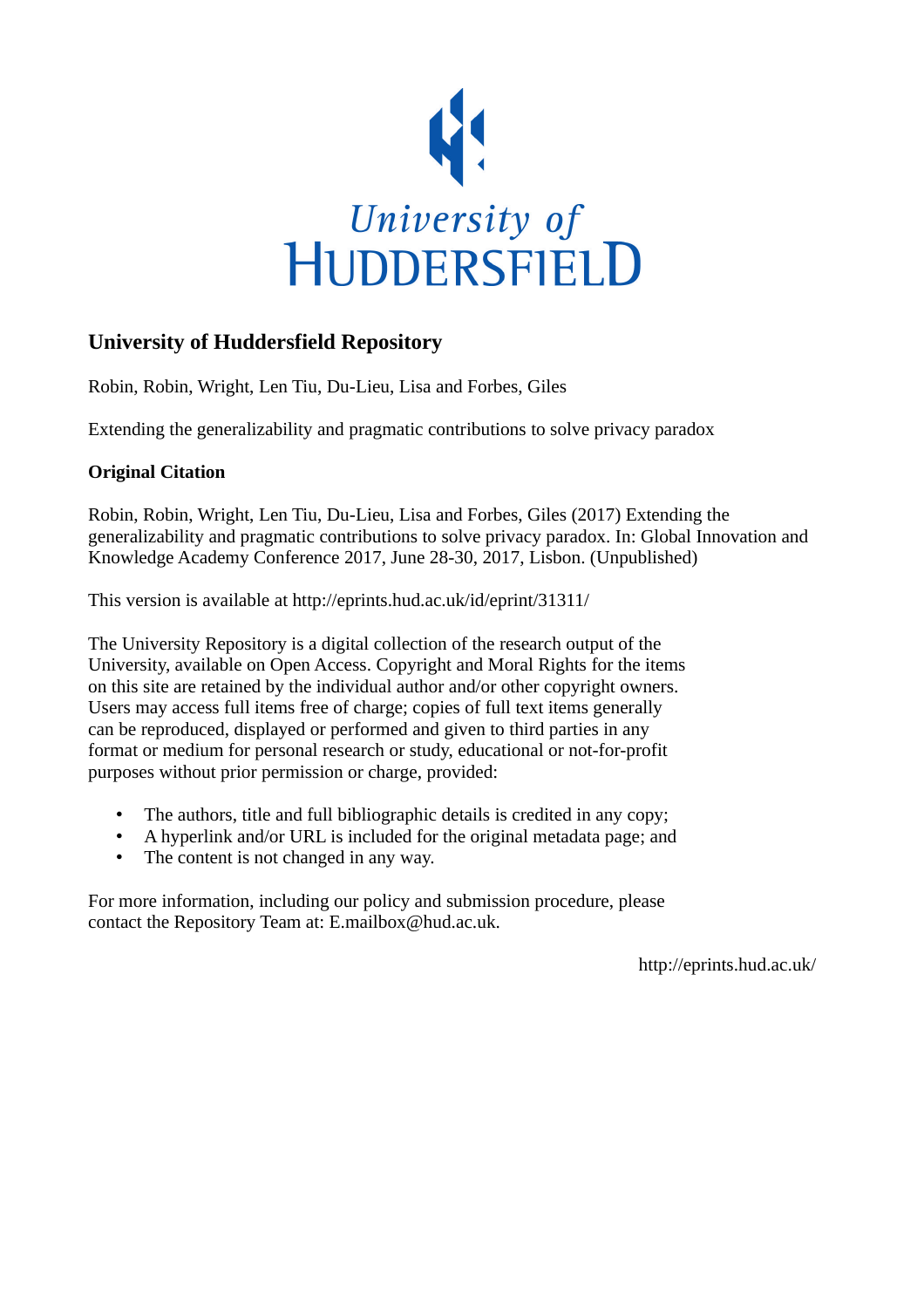### **EXTENDING THE GENERALIZABILITY AND PRAGMATIC CONTRIBUTIONS TO SOLVE PRIVACY PARADOX**

Robin Robin<sup>1</sup>, University of Huddersfield Len Tiu Wright<sup>2</sup>, University of Huddersfield Lisa Du-Lieu<sup>3</sup>, University of Huddersfield

Giles Forbes<sup>4</sup>, University of Huddersfield

November 2016

Corresponding author: Robin Robin<sup>1</sup>, Postgraduate Researcher, Department of Logistics, Operations, Hospitality and Marketing, Business School, University of Huddersfield, Queensgate, Huddersfield, HD1 3DH, UK.

Email: robin.robin@hud.ac.uk

Len Tiu Wright<sup>2</sup>, Professor of Marketing, Department of Logistics, Operations, Hospitality and Marketing, Business School, University of Huddersfield, Queensgate, Huddersfield, HD1 3DH, UK.

Email: l.t.wright@hud.ac.uk

Lisa Du-Lieu<sup>3</sup>, Senior Lecturer in Marketing, Department of Logistics, Operations, Hospitality and Marketing, Business School, University of Huddersfield, Queensgate, Huddersfield, HD1 3DH, UK.

Email: l.du-lieu@hud.ac.uk

Giles Forbes<sup>4</sup>, Senior Lecturer in Marketing, Department of Logistics, Operations, Hospitality and Marketing, Business School, University of Huddersfield, Queensgate, Huddersfield, HD1 3DH, UK.

Email: g.forbes@hud.ac.uk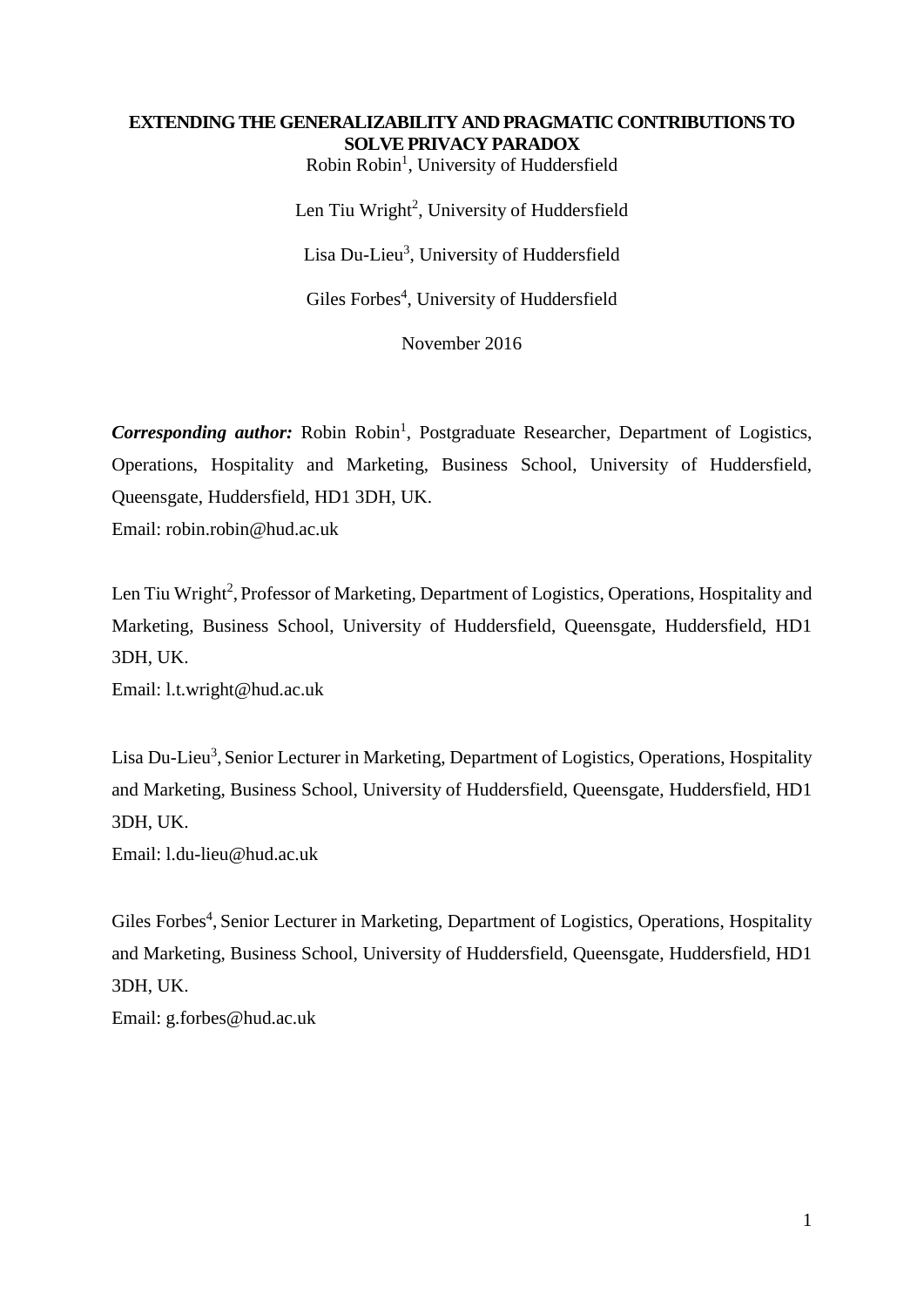#### **ABSTRACT**

Privacy issue has increasingly become an integral part of organizations and businesses that operate within the digital era. However, heretofore, there is a lack of a systematic literature review to help scholars to integrate what has been done in previous studies when privacy issues were addressed especially the privacy paradox that still perplexes both academia and practitioners alike. Furthermore, with the inconsistency of findings regarding the privacy paradox, there is also a need to support researchers in recognizing the substantial constructs to improve the results of their empirical papers. Therefore, this paper aims to serve as an integrated review to congregate constructs that can help scholars to improve the generalizability and pragmatic contributions when addressing privacy paradox issue. Besides the conclusion that there is a lack of empirical papers on privacy paradox published in the business, management and marketing journal publications, we also synthesize constructs such as the population of the study, methodology, cross-cultural aspect and context of the study to improve the extent of the generalizability and practical contributions of empirical paper related to the privacy paradox. The limitations and implications of this study are also discussed at the end of this paper.

Keywords: Online privacy; Information Disclosure; Privacy risk; Privacy paradox; Literature review; Privacy calculus; Generalizability; Pragmatic contributions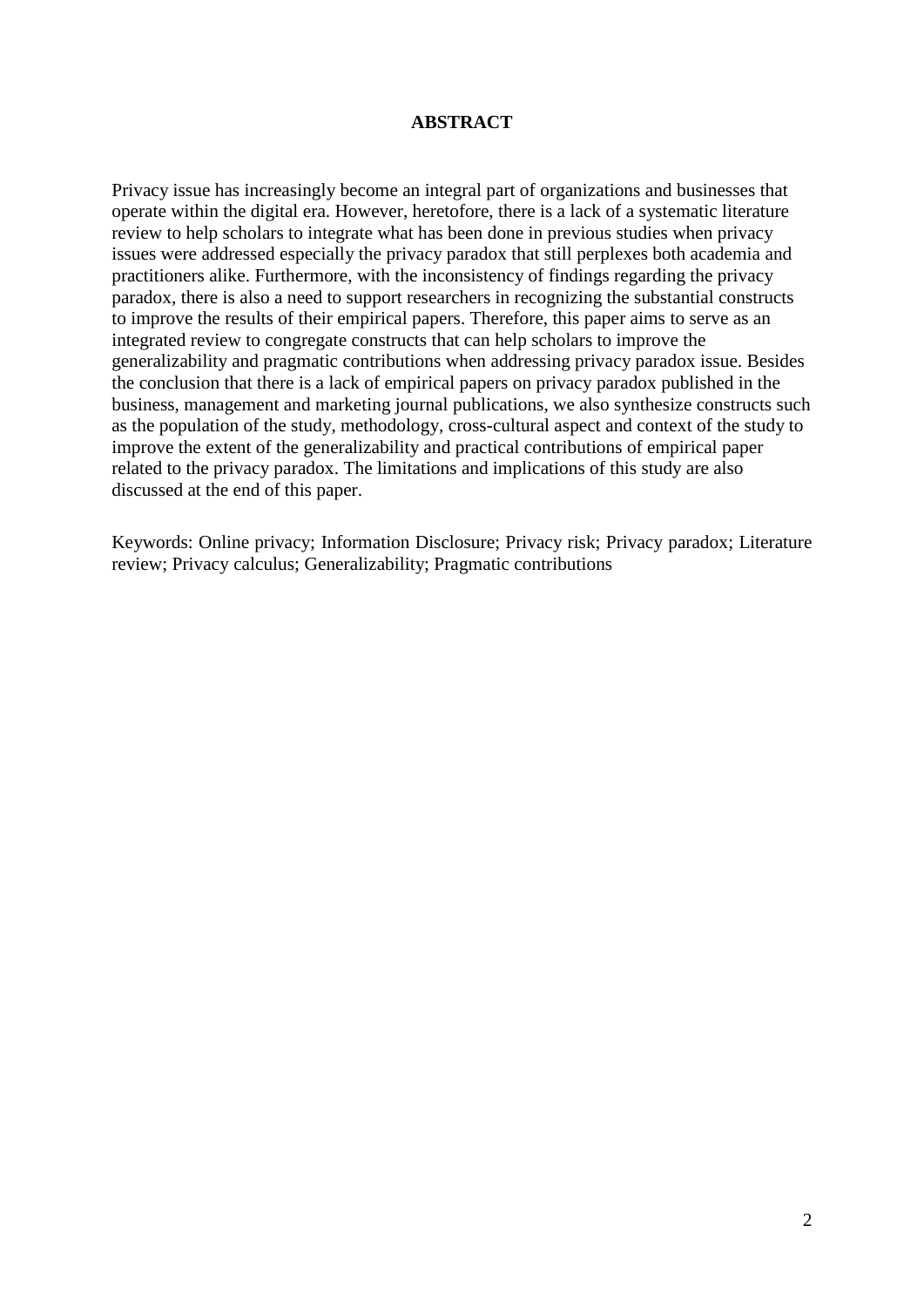### **1 INTRODUCTION**

The rise of digital age also entices the increase of online information availability. One of the concerns associated with the increment amount of online information is the privacy issues. According to Smith, Milberg, and Burke (1996), information privacy issues involve the activities of combining users' data with an unauthorized secondary use and collection. The issues are stemmed from the exponential development of technology that allows the speed and ability to collect, combine, and study the online information to also increase significantly (Malhotra, Kim, & Agarwal, 2004). While the Internet creates the privacy concerns for users and consumers, the marketers experience the beneficial side of the vast availability and ability to gather online information. For instance, Robertshaw and Marr (2006) argue that marketers perceive the ability to gather information online is more convenient and effective in comparison with the offline and conventional approaches of such activity.

Furthermore, the ubiquitous accessibility to the Internet via mobile devices has also alleviated the information self-disclosure through platforms such as Social Networking Sites (SNSs). Cecere, Le Guel, and Soulié (2015) argued that the SNSs' business model is dependent on the information self-disclosure of their users. The information that users disclose in those online social platforms has become one of the salient sources for marketing research to improve organization's business performance (Kozinets, 2002). Moreover, the online social platforms are not only valuable for business purpose, but they are also useful in other areas such as healthcare. Chou, Lin, and Huang (2016) suggested that the online social platforms can function as an appropriate medium to provide support for patients in the healthcare industry.

However, despite the benefits from the availability of online information, there is also a tradeoff that consumers and users will experience. For instance, Taddicken (2014) implied that the cost of participating in the SNSs is to bargain their online privacy. In a more general extent, Okazaki, Navarro-Bailón, and Molina-Castillo (2012) also suggested there is a privacy issue that entails the online information disclosure and how the information is utilized. This tradeoff between the benefits and risks of privacy in the online information disclosure has led to the emergence of privacy paradox, which refers to the willingness of consumers to disclose their personal information despite their privacy concerns (Smith, Dinev, & Xu, 2011).

### **2 BACKGROUND**

Even though the cases of privacy and security breaches have increased over the years in countries such as the United States ("Data breaches," 2015), scholars have not been able to produce consistently generalizable results from their empirical research. Thus far, the work of Y. Li (2012) was the only study to summarize the privacy concerns in the online information disclosure, to aid academic researchers to assemble integrated theories usable for their empirical study. However, it still lacks the highlight of required constructs to further understand the existing privacy paradox research in online information disclosure, especially in a current and emerging context of marketing, business and management field. This paper reveals what has been done thus far in privacy paradox research and what can be done to improve the generalizability and pragmatic contributions of findings in the privacy paradox issue. Therefore, the objectives of this paper include the review and synthesis of the literature related to privacy paradox and to put together primary factors that could aid researchers in addressing privacy paradox issue in their empirical research. This paper used two major electronic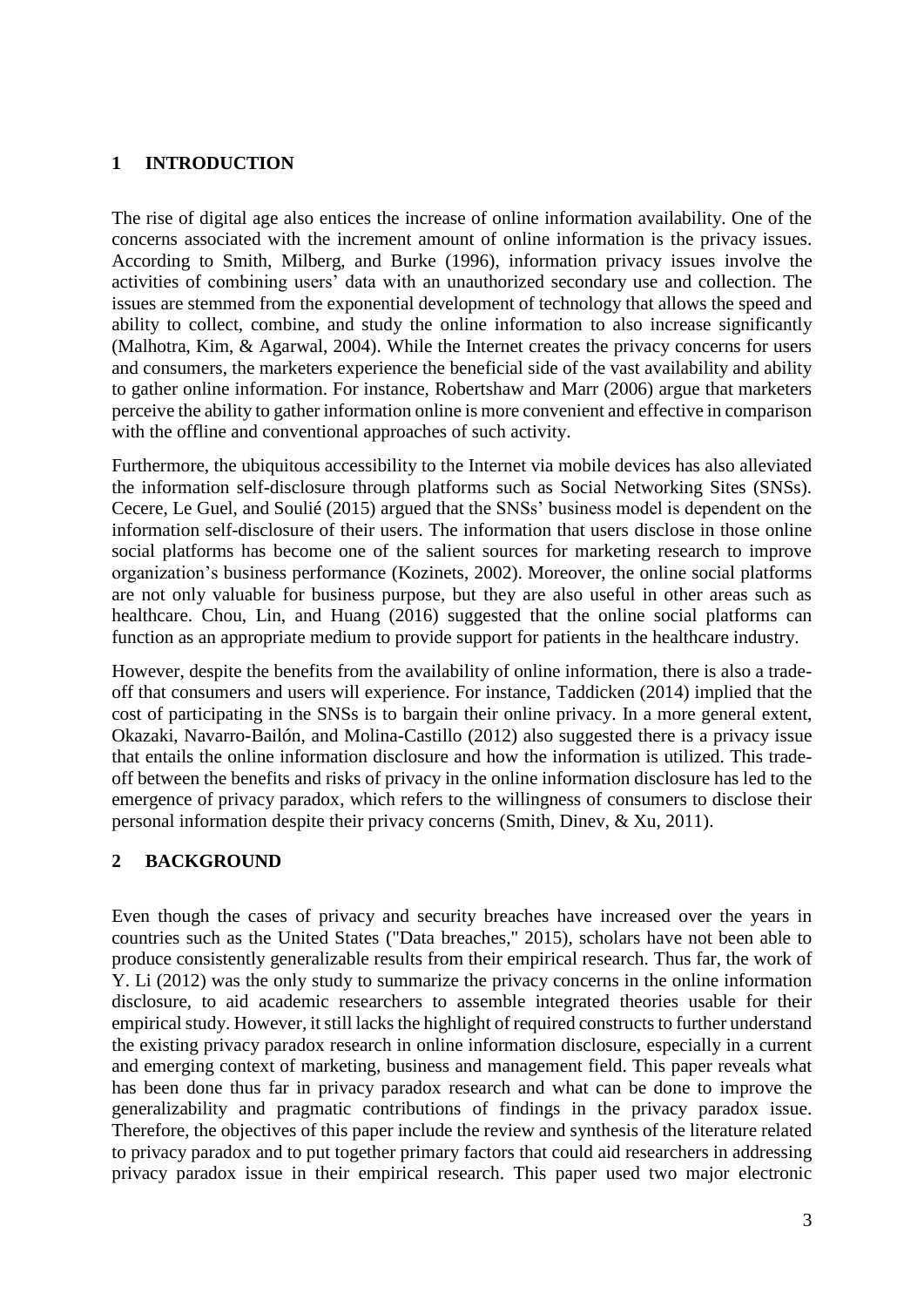journals, which are Scopus and Science Direct, to filter related empirical papers to privacy paradox. Besides using privacy paradox as the keyword, privacy calculus was chosen to be the second keyword used within the search. Privacy calculus refers to the framework where customers weigh if the benefits of the disclosure exceeds the risks embedded within the disclosure (Culnan & Armstrong, 1999). Numerous studies have used privacy calculus framework to understand and even solve the privacy paradox (Dinev et al., 2006; Fife  $\&$ Orjuela, 2012; Keith, Thompson, Hale, Lowry, & Greer, 2013; Han Li, Sarathy, & Xu, 2010; Morosan & DeFranco, 2015; Sun, Wang, Shen, & Zhang, 2015; Wang, Duong, & Chen, 2016; Xu, Teo, Tan, & Agarwal, 2009). Therefore, privacy calculus is an appropriate term to be used in conjunction with privacy paradox in this context.

## **3 METHODOLOGY**

One of the most salient filtering process within this literature review is the journal impact factor (JIF) of the journal publication where each paper was published. According to van Dijk, Manor, and Carey (2014), JIF has been the guideline that affects academia's decision-making in determining the quality of their work and success. Therefore, to help with the objectives of this paper in increasing the quality of research in privacy paradox, JIF would be one of the filtering elements.

By applying privacy paradox and privacy calculus as the keywords within Scopus and Science Direct, there are 127 articles generated from the search. The subsequent procedures included the dismissal of duplicate articles, the separation of articles according to the journal publications, and the assessment of the JIF. After these procedures, the number of articles were down to 104 articles. Subsequently, we excluded 23 articles that were published in journal publications without any JIF information. Last but not least, the 81 articles with available impact factor information were thoroughly examined to determine their relevance to information disclosure in privacy paradox and privacy calculus context and to ensure that they are empirical studies. There are 45 relevant papers included within the next stage of the literature review (see Table 1).

### Table 1 here.

#### **4 FINDINGS**

There are two main findings from the synthesis of the literature on privacy paradox. First of all, we found that there is a lack of empirical papers published in the marketing, business or management journal publications investigating privacy paradox issue. The second finding is the four constructs that are proposed to have the probability in improving research findings in terms of generalizability and pragmatic contributions. They are (1) the population of the study, (2) methodology applied, (3) existence of the cross-cultural aspect and (4) context of the study

#### *4.1 The Lack of Privacy Research in Marketing Journal*

Another prominent finding from the literature review is the lack of empirical research addressing the issue of privacy paradox in the marketing, business or management journal publications. While the privacy issue related to personal data has been one of the critical challenges faced by many organizations in this digital era ("Private data, public rules," 2012),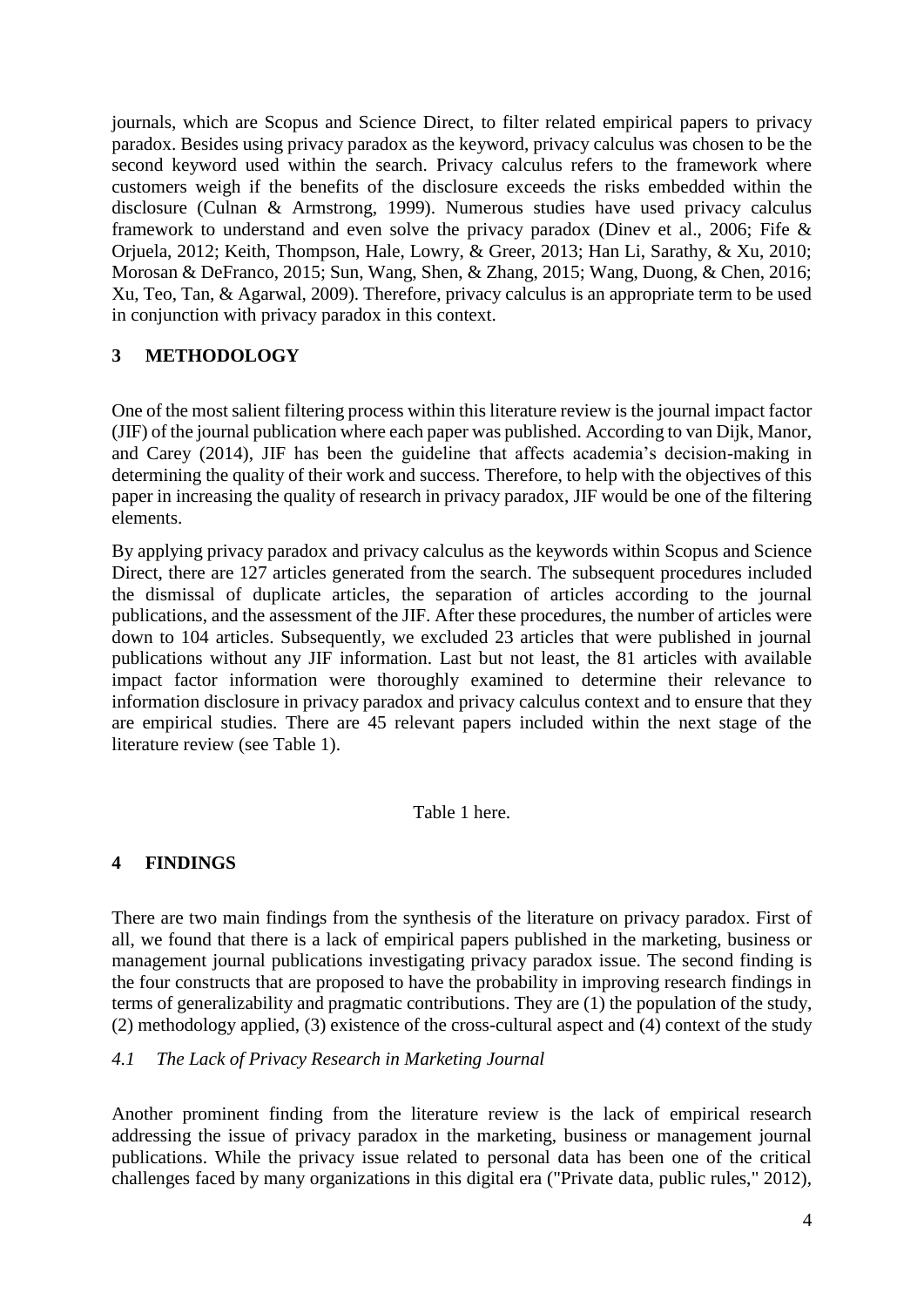the unsolved puzzle of privacy paradox remains unnoticed by many marketing, business and management journal publications (See Table 2). This is especially important to be addressed because privacy issue is highly related to not only customer trust issue, but also to organization's marketing strategies (Martin & Murphy, 2016). Therefore, the privacy paradox issue should have more coverage in the respected journal publications in the field of business, management, and marketing.

### Table 2 here.

### Figure 1 here.

#### *4.2 Population of the study*

Besides having a robust sampling strategy, researchers also need to pay attention to the population of their study. Probability sampling is acknowledged to be the most robust sampling strategy in ensuring that the results can later be generalized due to its nature to represent the entire population (Teddlie & Yu, 2007). However, probability sampling strategy has its challenges. The biggest challenge would be the ample amount of resources it takes to select and invite participants for the research randomly in representing the population. Therefore, as academic researchers work closely with educational institutions, students are commonly the most approachable and less resource-consuming population for research. However, having students as the population of the study compromises the generalizability of the results. From this literature review, 60% of the papers used non-student as their samples and 40% used students as their samples. Nevertheless, although the difference is not significant, it is still noteworthy that samples representing the population, which is difficult to be achieved with just students participants, would be better in achieving statistical generalizability (A. S. Lee & Baskerville, 2003). Furthermore, there are nine studies (50%) with students as their samples (Baek, 2014; Dinev, Hart, & Mullen, 2008; Keith et al., 2013; C. H. Lee & Cranage, 2011; Han Li et al., 2010; Pentina, Zhang, Bata, & Chen, 2016; Peters, Winschiers-Theophilus, & Mennecke, 2015; Sun et al., 2015; Young & Quan-Haase, 2013) explicitly mentioned the limitation of using students as the samples due to its limited generalizability.

Besides generalizability issue, this paper also used JIF as the parameter to see the effects of student and non-student population because according to Korobkin (1999), JIF has been used to indicate the quality of a journal publication, thus representing the quality of a paper published in that journal. Therefore, we also propose to examine if population of a research could have any effect in influencing an academic paper's probability to be published in a journal publication with higher JIF. Profile plots (see Figure 2) was generated from factorial ANOVA using SPSS software to see the main effects and interaction between two independent variables (population of the study and cross-cultural aspect) and an independent variable (JIF). It can be seen that there is an apparent main effect of two independent variables of non-student population and cross-cultural element to JIF. However, these assumptions need to be further validated and tested for their significance.

Figure 2 here.

### *4.3 Methodology*

With 57.8%, quantitative research methods using survey is the most commonly chosen methodology to conduct research on privacy paradox, followed by quantitative experimental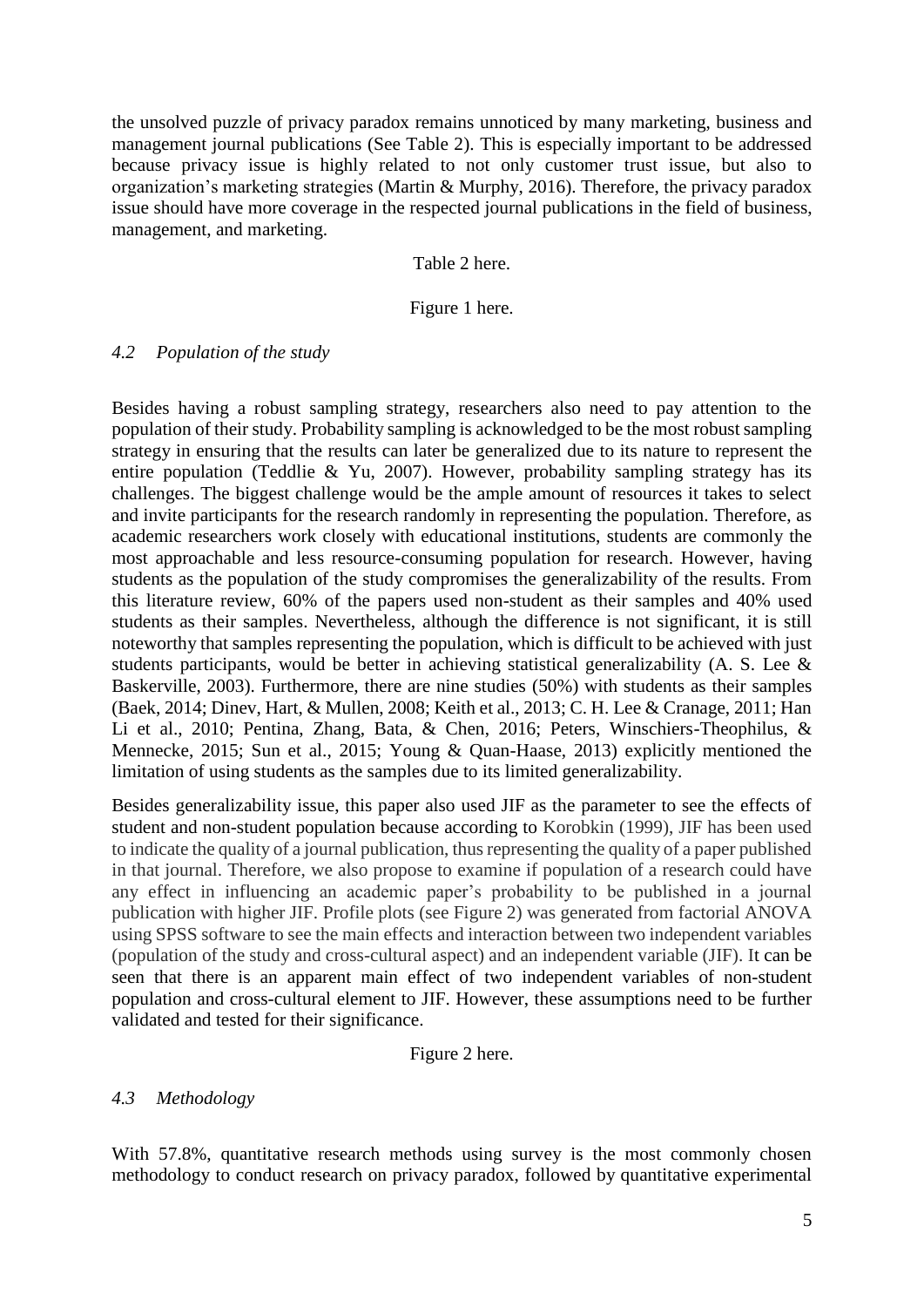research (28.9%), mixed methods (8.9%), and qualitative research methods (4.4%) (See Table 3). In this paper, an emphasis will be given to the difference between conducting survey and experiment, which both are quantitative methods, in generating more generalizable and robust results to the privacy paradox issue.

Survey is one the strategies that quantitative researchers can adopt for their study. According to Saunders, Lewis, and Thornhill (2009), besides its usefulness to accommodate the collection of large amount of data, survey allows researchers to analyze and model the relationships between constructs. The descriptive results shown in Table 2 indeed confirms that the most common quantitative research strategy undertaken is survey. However, experiment, which is commonly used in Information Systems (IS) research (Gupta, 2014), has also emerged on the second place for IS researchers. Nevertheless, what are the merits of adopting an experimental design instead of solely adopting survey strategy in IS research, especially in addressing the privacy paradox? First and foremost, privacy paradox derives from the information disclosure performed using the tools developed from the advancement of information technology. One of the primary benefits of using experimental design is the ability to control the environment in order to observe the behavior (Charness, Gneezy, & Imas, 2013). In innovation research, this ability of experimental design to isolate and extract contexts where complex processes are involved has been argued by Sørensen, Mattsson, and Sundbo (2010) to have exceeded the ability of survey design.

Considering the complexity of cognitive processes of customers' behavior in disclosing information online and their attitude towards privacy concerns shown in the privacy paradox, adopting experimental methods could benefit the results generated by researchers. Payne and Westerman (2003) argued that through different experimental techniques, researchers can learn more about human's cognitive processes and unobservable knowledge. One of the examples mentioned is the effects of conversing via mobile phones on a driving simulation, where the conditions within the experiment reveal the association between participants' responses to traffic signal and the use of mobile phone (Payne & Westerman, 2003). Based on this premise, we propose that conducting experiments with specific conditions might create an additional realistic experience to understand privacy behavior, instead of using self-administered survey design.

Table 3 here.

### *4.4 Cross-cultural aspect*

Most of the studies reviewed were conducted with participants from a similar cultural background (88.9%). Although cross-cultural aspect is not a necessity to obtain generalizable results nor improve the extent of pragmatic contributions, eight studies (Cheung, Lee, & Chan, 2015; Dinev, Xu, Smith, & Hart, 2013; H. Lee, Lim, Kim, Zo, & Ciganek, 2015; Han Li et al., 2010; Min & Kim, 2015; Morosan & DeFranco, 2015; Shibchurn & Yan, 2015a; Sun et al., 2015) purposely stated the need to conduct cross-cultural comparison study. For instance, Dinev et al. (2013) argue that privacy issue is contextual, hence the inclusion of culture will enhance the privacy framework constructed by researchers. Matsumoto and Yoo (2006) further argue that culture is indeed an integral and critical element in studying behavior. Their work also state that a cross-cultural comparison study also supports the use of experimental design to present the differences of various cultural groups (Matsumoto & Yoo, 2006).

Although the inclusion of different national cultures cannot guarantee the generalizability of the findings, the findings of whether two cultures are similar or different could further help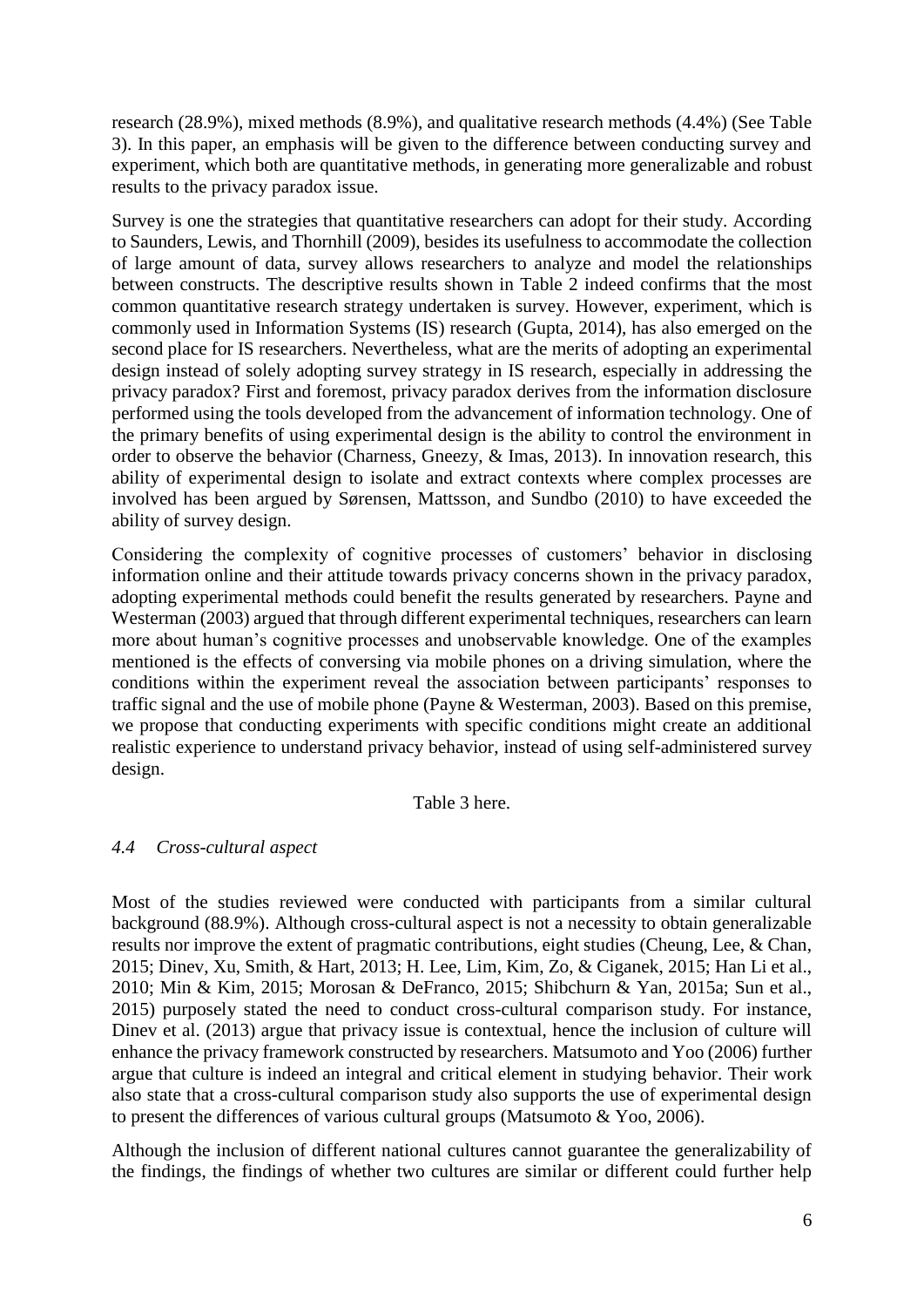other researchers whom population might have similar traits to the cultures that have been studied before. Therefore, not only that cross-cultural aspect existence in the study could affect the generalizability of findings or practical implications of the study, but it can also aid and guide future research in building their hypothesis.

### *4.5 Context of the study*

Last but not least, the context of the study was distilled. The context of a study is often regarded as a trivial contribution to the theories and literature. The context within a study frequently contributes to the utility or the practical side of the study. For example, within this review, there are studies which focus on the context of electronic commerce (13.3%), Social Networking Sites (SNS) (17.8%), mobile application (8.9%) or Location-Based Services (LBS) (6.7%). The saturation of the context within this review shows that most studies refer to the general context (28.9%) of privacy paradox, without adding a specific context to their study. Nonetheless, even when the paper discusses general issue of privacy, oftentimes cultural context appears.

In the academic field, theoretical contribution usually appears to have more focus than the practical contribution (Corley & Gioia, 2011). Nonetheless, it does not necessarily mean that practical contribution should be downplayed. Kilduff (2006) even emphasized the importance of addressing the real world issues instead of solely filling gaps in the literature in order to achieve a good theory formulation. Similarly, Baldridge, Floyd, and Markóczy (2004) also found that there is a positive correlation between the scholarly quality of an academic paper and expert panel's assessment of the practical relevance. In the context of this literature review, we propose that contextual difference can contribute to the pragmatic side of the research. For example, information disclosure and e-commerce have been repeatedly studied by scholars (Dinev & Hart, 2006; H. Lee et al., 2015; Han Li et al., 2010; Han Li, Sarathy, & Xu, 2011; Robinson, 2016; Treiblmaier & Chong, 2011). Nonetheless, different context could broaden the pragmatic contribution of the research, as well as its theoretical contribution. For instance, Robinson (2016) examined the disclosure of personal information in e-commerce to the comparative context of Estonians and Americans. At the end of the study, the nationality context forwards the study to understand how the model developed for this study could help better policy-making and strategy-building and that the model is fit for customers from different cultures.

On the other hand, it was once argued that academic researchers' practical contribution seldom addresses the real challenges faced by organizations, hence the results are rarely applicable to the real world organizations (Pfeffer, 1998; Sackett & Larson Jr, 1990). This is also one of the reasons why scholars and researchers should not set aside the importance of their research impact to the practical and pragmatic side of their research. Donald Hopkins and Swift (2008) argued that there is a need between academic researchers and business practitioners to work together to achieve useful pragmatic contributions. If context could make a difference to how the results of empirical research can increase the quality of its pragmatic contributions, then this would bring the role of contextual difference to a different extent.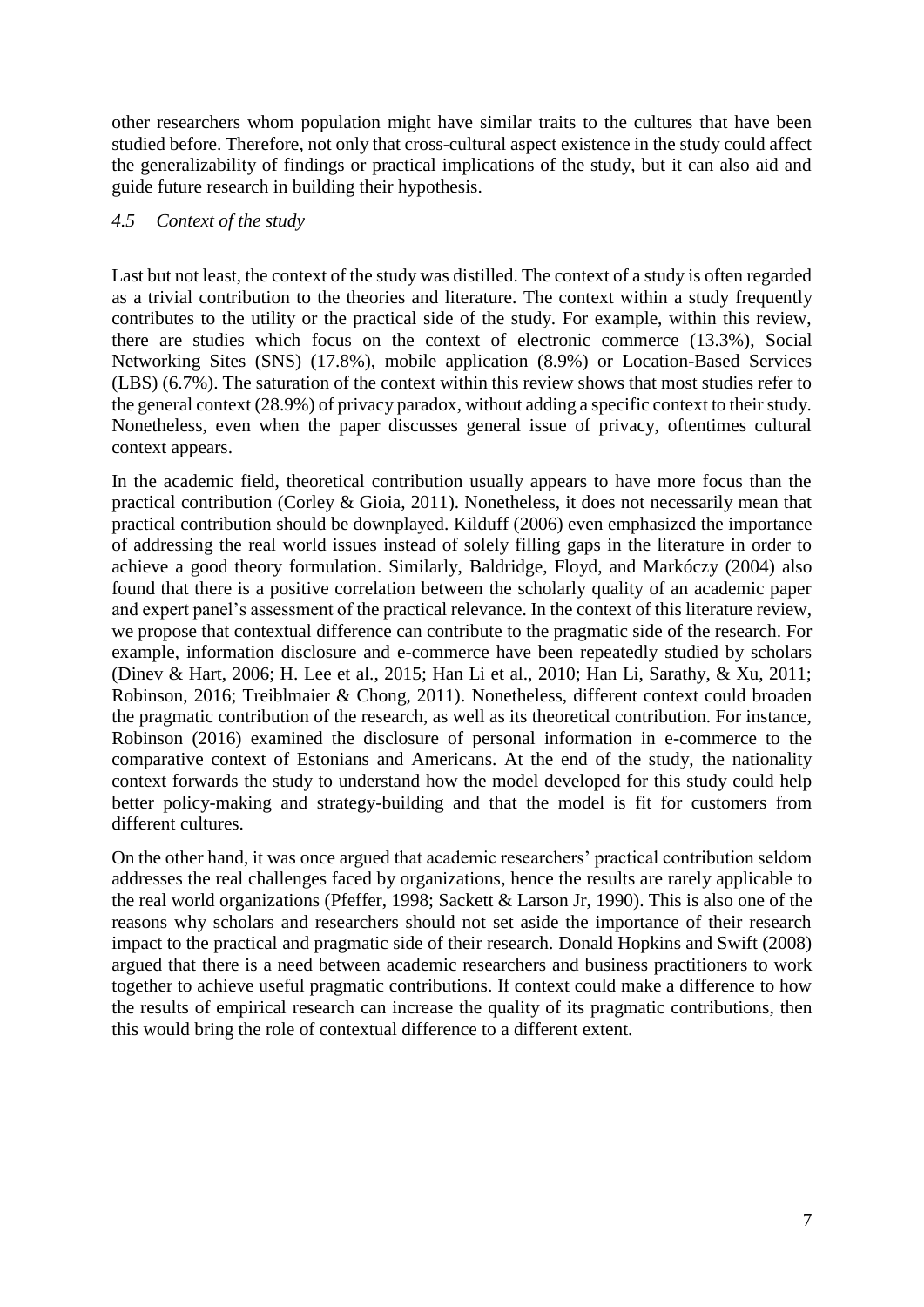### **5 RESULTS AND DISCUSSION**

### *5.1 Increasing the Extent of Generalizability and Pragmatic Contribution of Research Findings*

One of the propositions of this literature review is to promote the generalizability of research findings. A. S. Lee and Baskerville (2003) argued that by extending generalizability, the relevance of the findings could attract more focus. Although generalizability of findings is not an absolute value with particular absolute approaches, this paper attempted to synthesize what literature on privacy paradox and privacy calculus has thus far conducted to achieve the generalizability. Previously, Yin (2014) has structured a conception of generalizability, which includes elements such as population, sample and theory within two different levels of inference. Similarly, this paper also proposes the inclusion of non-student population and crosscultural element within a privacy research to solve the paradoxical behavior of consumers.

Besides formulating the recipe for better generalizability, this paper also highlights the importance of pragmatic contribution. Although it rarely becomes the focus of research contributions, the extensive linkage between academic research and its real world application should heighten the importance of pragmatic contribution of a research. Therefore, our following proposition involves the inclusion of contextual and experimental methods and design into research investigating privacy paradox. First of all, referring to Hambrick (2007), to attain theoretical contributions, we would need to focus on real-life phenomena, instead of just trying filling the gap in the literature. For instance, privacy paradox is highly related to the use of new technology and human behavior. Conditioning the research into a particular context may reveal not only theoretical contributions, but also pragmatic contributions that are indeed applicable in real life business cases. Furthermore, Corley and Gioia (2011) also proposed the notion of theoretical contributions that have a definitive acknowledgement of its applicability. In this context, adopting experimental methods, where participants are situated to face specific manipulations to examine specific cause and effect (Field  $&$  Hole, 2003), may help researchers to achieve such objective. Thus, experimental methods allow researchers to mimic what possibly happen in a specific real-world situation, which subsequently can improve the relevance of pragmatic contributions of the research findings.

### **6 CONCLUSIONS AND IMPLICATIONS FOR THEORY AND PRACTICE**

### *6.1 Limitation*

There are several limitations that need to be addressed within this paper. First of all, future research may want to examine the specific citation of the related empirical paper instead of looking broadly at the journal publication where it was published. According to Baum (2011), it is unwarranted to justify the quality of a single journal article based on the impact factor of the journal publications where it is published. Future research may want to look at factors such as author co-citation analysis to analyze what works in increasing generalizability or research contributions.

Furthermore, we only included papers from two electronic journals, which are Scopus and Science Direct. Future research may want to include more results from other available electronic journals to broaden the synthesis of the literature.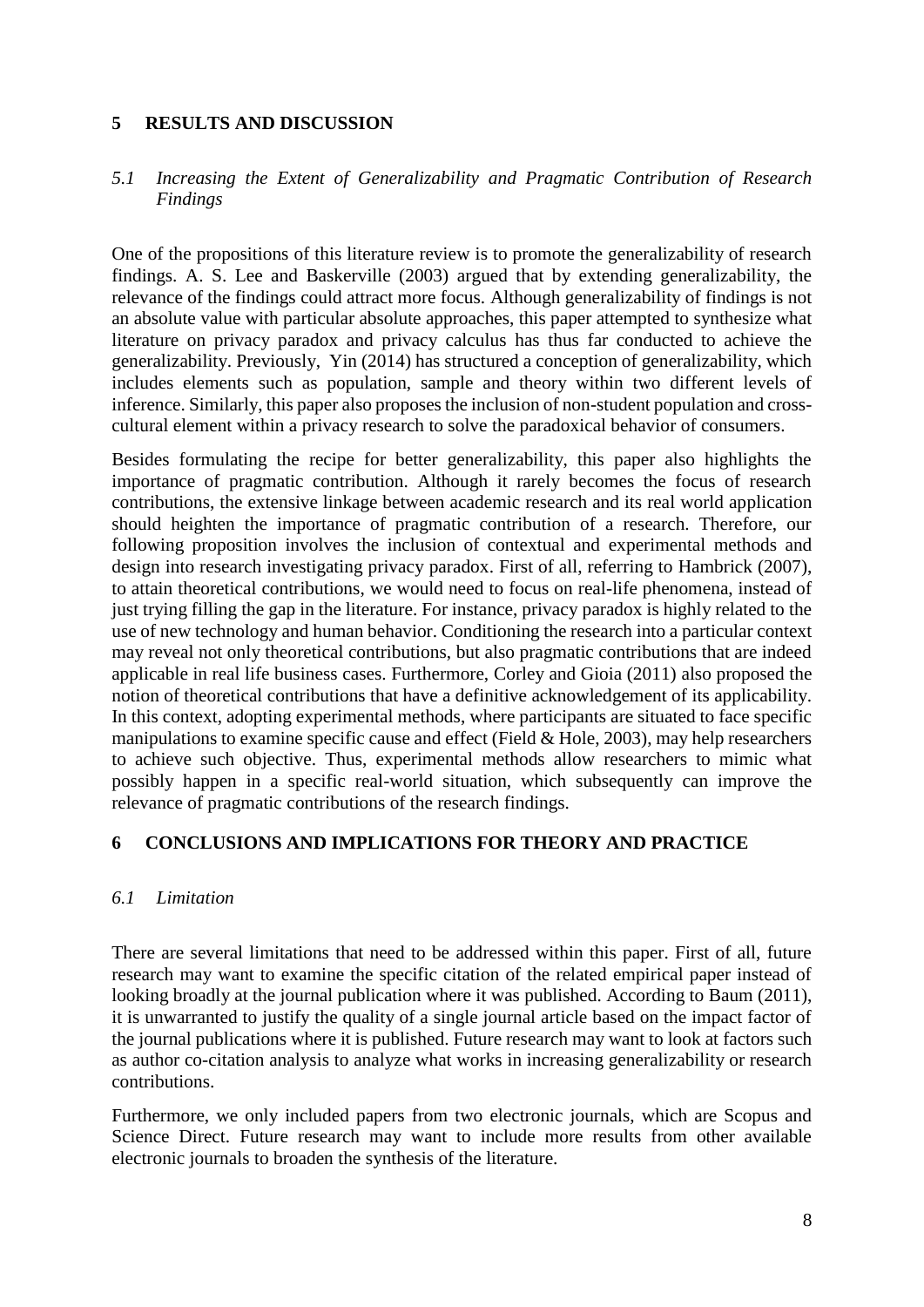### *6.2 Implications for theory and practice*

This paper attempts to address the lack of guidance in the literature of privacy paradox to reach more generalizable findings, as well as to highlight the importance of pragmatic contributions in the privacy research. By addressing to these two issues theoretically, we offer a collaborative notion between researchers and organizations, where researchers try to solve privacy paradox by addressing issues that are close to what businesses and organizations deal with in daily basis. For instance, by combining the population of their study with cross-cultural element using experimental methods, researchers might generate findings that are effectively applicable for the specific business of multinational organizations.

#### *6.3 Conclusion*

This research addresses and integrate what works thus far within the research on privacy paradox. By incorporating the population of the study and cross-cultural element of a research using experimental design, in a context specific manner, this paper extracted the recipe that may help researchers to improve the generalizability and pragmatic contributions of their findings. This research would serve as a guidance for future research conducted by marketing and management scholars in finding the recipe to produce an effective research in solving privacy paradox issue.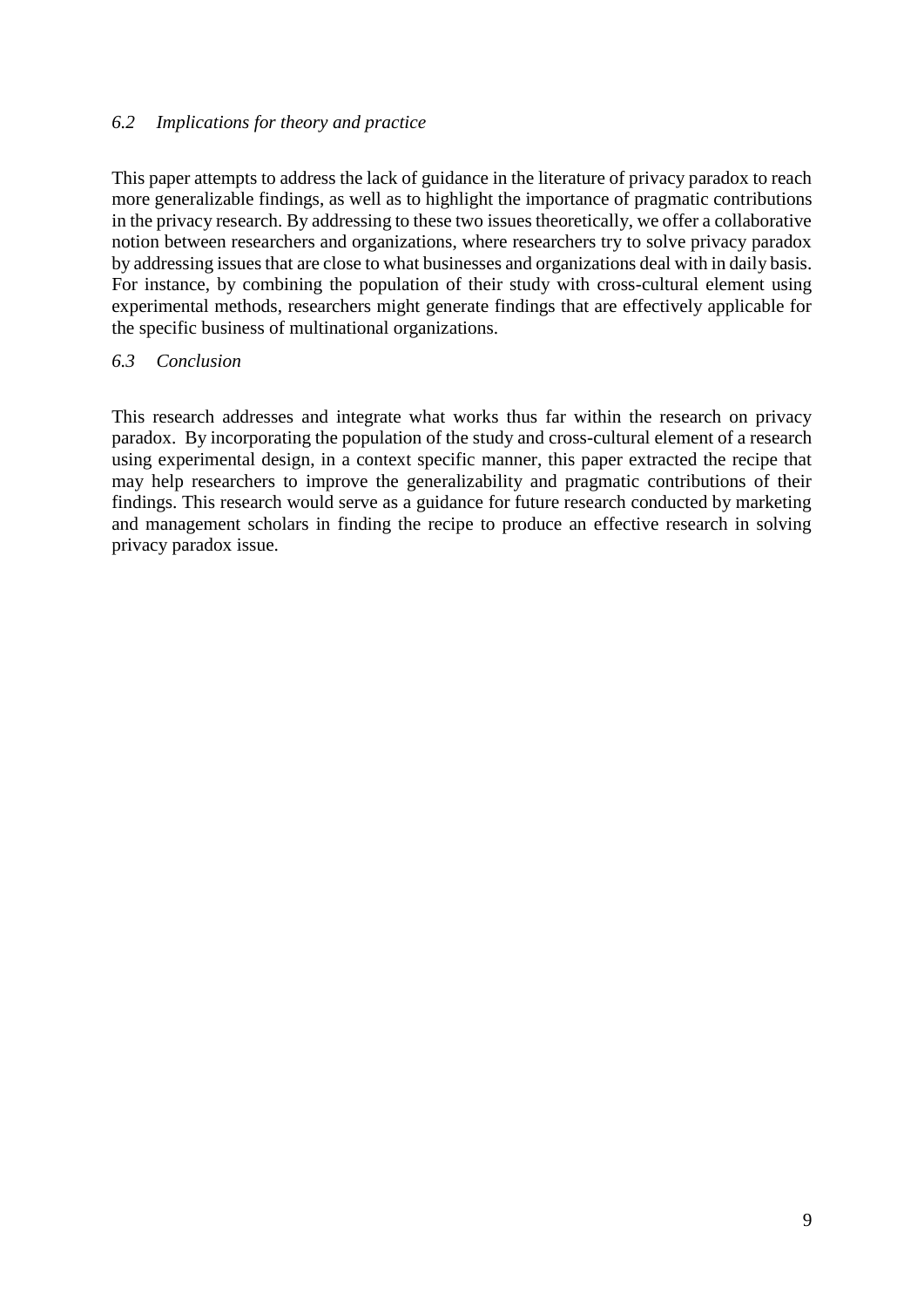#### **7 References**

Anderson, C. L., & Agarwal, R. (2011). The Digitization of Healthcare: Boundary Risks, Emotion, and Consumer Willingness to Disclose Personal Health Information. *Information Systems Research, 22*(3), 469-490. doi:10.1287/isre.1100.0335

Awad, N. F., & Krishnan, M. S. (2006). The Personalization Privacy Paradox: An Empirical Evaluation of Information Transparency and the Willingness to Be Profiled Online for Personalization. *MIS Quarterly, 30*(1), 13-28.

Baek, Y. M. (2014). Solving the privacy paradox: A counter-argument experimental approach. *Computers in Human Behavior, 38*, 33-42. doi[:http://dx.doi.org/10.1016/j.chb.2014.05.006](http://dx.doi.org/10.1016/j.chb.2014.05.006)

Baldridge, D. C., Floyd, S. W., & Markóczy, L. (2004). Are Managers from Mars and Academicians from Venus? Toward an Understanding of the Relationship between Academic Quality and Practical Relevance. *Strategic Management Journal, 25*(11), 1063-1074. doi:10.1002/smj.406

Baum, J. A. C. (2011). Free-riding on power laws: questioning the validity of the impact factor as a measure of research quality in organization studies. *Organization, 18*(4), 447-466.

Brandimarte, L., Acquisti, A., & Loewenstein, G. (2013). Misplaced Confidences: Privacy and the Control Paradox. *Social Psychological and Personality Science, 4*(3), 340-347. doi:10.1177/1948550612455931

Brinson, N. H., & Eastin, M. S. (2016). Juxtaposing the persuasion knowledge model and privacy paradox: An experimental look at advertising personalization, public policy and public understanding. *Cyberpsychology: Journal of Psychosocial Research on Cyberspace, 10*(1). doi:10.5817/CP2016-1-7

Cecere, G., Le Guel, F., & Soulié, N. (2015). Perceived Internet privacy concerns on social networks in Europe. *Technological Forecasting and Social Change, 96*, 277-287. doi:10.1016/j.techfore.2015.01.021

Charness, G., Gneezy, U., & Imas, A. (2013). Experimental methods: Eliciting risk preferences. *Journal of Economic Behavior & Organization, 87*(C), 43-51. doi:10.1016/j.jebo.2012.12.023

Cheung, C., Lee, Z. W. Y., & Chan, T. K. H. (2015). Self-disclosure in social networking sites. *Internet Research, 25*(2), 279-299. doi:10.1108/IntR-09-2013-0192

Chou, E.-Y., Lin, C.-Y., & Huang, H.-C. (2016). Fairness and devotion go far: Integrating online justice and value co-creation in virtual communities. *International Journal of Information Management, 36*(1), 60-72. doi:10.1016/j.ijinfomgt.2015.09.009

Corley, K., & Gioia, D. (2011). Building theory about theory building: What constitutes a theoretical contribution? *Academy of Management Review, 36*(1), 12-32. doi:10.5465/AMR.2011.55662499

Culnan, M. J., & Armstrong, P. K. (1999). Information Privacy Concerns, Procedural Fairness, and Impersonal Trust: An Empirical Investigation. *Organization Science, 10*(1), 104-115. doi:10.1287/orsc.10.1.104

D'Souza, G., & Phelps, J. E. (2009). The Privacy Paradox: The Case of Secondary Disclosure. *Review of Marketing Science, 7*(1), 4-29. doi:10.2202/1546-5616.1072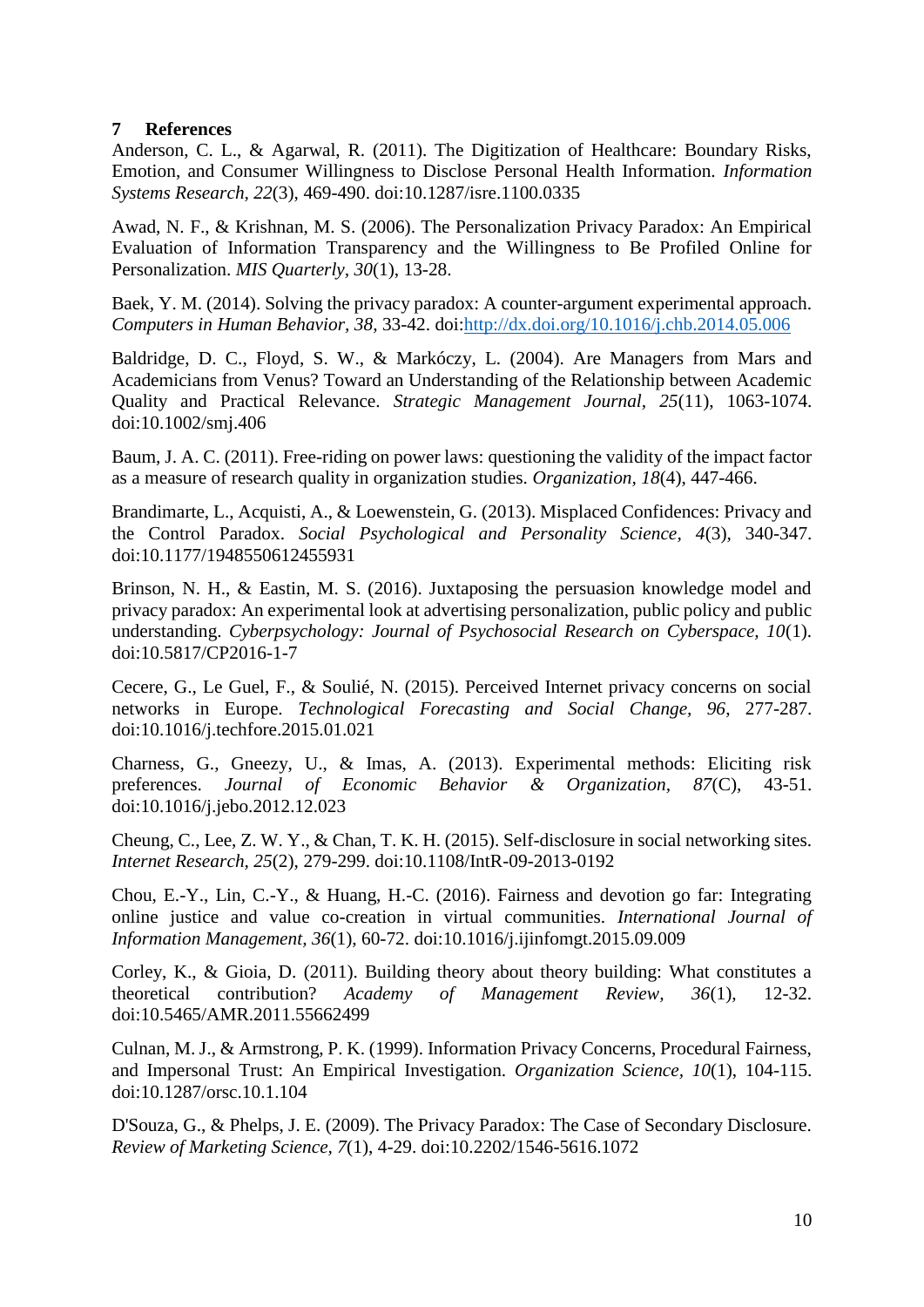Damschroder, L. J., Pritts, J. L., Neblo, M. A., Kalarickal, R. J., Creswell, J. W., & Hayward, R. A. (2007). Patients, privacy and trust: Patients' willingness to allow researchers to access their medical records. *Social Science & Medicine, 64*(1), 223-235. doi:10.1016/j.socscimed.2006.08.045

. Data breaches. (2015, 12 November 2015). *The Economist*.

De Jong, A. (2015). Using Facebook as a Space for Storytelling in Geographical Research: Facebook for Storying in Geographical Research. *Geographical Research, 53*(2), 211-223. doi:10.1111/1745-5871.12095

Dienlin, T., & Trepte, S. (2015). Is the privacy paradox a relic of the past? An in-depth analysis of privacy attitudes and privacy behaviors: The relation between privacy attitudes and privacy behaviors. *European Journal of Social Psychology, 45*(3), 285-297. doi:10.1002/ejsp.2049

Dinev, T., Bellotto, M., Hart, P., Russo, V., Serra, I., & Colautti, C. (2006). Privacy calculus model in e-commerce - A study of Italy and the United States. *European Journal of Information Systems, 15*(4), 389-402. doi:10.1057/palgrave.ejis.3000590

Dinev, T., & Hart, P. (2006). An Extended Privacy Calculus Model for E-Commerce Transactions. *Information Systems Research, 17*(1), 61-80. doi:10.1287/isre.1060.0080

Dinev, T., Hart, P., & Mullen, M. R. (2008). Internet privacy concerns and beliefs about government surveillance – An empirical investigation. *Journal of Strategic Information Systems, 17*(3), 214-233. doi:10.1016/j.jsis.2007.09.002

Dinev, T., Xu, H., Smith, J. H., & Hart, P. (2013). Information privacy and correlates: an empirical attempt to bridge and distinguish privacy-related concepts. *European Journal of Information Systems, 22*(3), 295-316. doi:10.1057/ejis.2012.23

Donald Hopkins, H., & Swift, T. (2008). Business leaders speak out: their real strategic problems. *Journal of Business Strategy, 29*(5), 32-37. doi:10.1108/02756660810902305

Field, A. P., & Hole, G. (2003). *How to design and report experiments*. London: SAGE.

Fife, E., & Orjuela, J. (2012). The Privacy Calculus: Mobile Apps and User Perceptions of Privacy and Security. *International Journal of Engineering Business Management, 4*, 11.

Guo, X., Zhang, X., & Sun, Y. (2016). The privacy–personalization paradox in mHealth services acceptance of different age groups. *Electronic Commerce Research and Applications, 16*, 55-65. doi:10.1016/j.elerap.2015.11.001

Gupta, S. (2014). SEM for experimental designs: An information systems example. *Electronic Journal of Business Research Methods, 12*(1), 27-40.

Hambrick, D. C. (2007). Upper echelons theory: Originis, twists and turns, and lessons learned. In K. G. Smith & M. A. Hitt (Eds.), *Great minds in management: the process of theory development*. Oxford: Oxford University Press.

James, T. L., Warkentin, M., & Collignon, S. E. (2015). A dual privacy decision model for online social networks. *Information & Management, 52*(8), 893-908. doi:10.1016/j.im.2015.07.010

Jiang, Z., Heng, C. S., & Ben, C. F. C. (2013). Privacy Concerns and Privacy-Protective Behavior in Synchronous Online Social Interactions. *Information Systems Research, 24*(3), 579-595. doi:10.1287/isre.1120.0441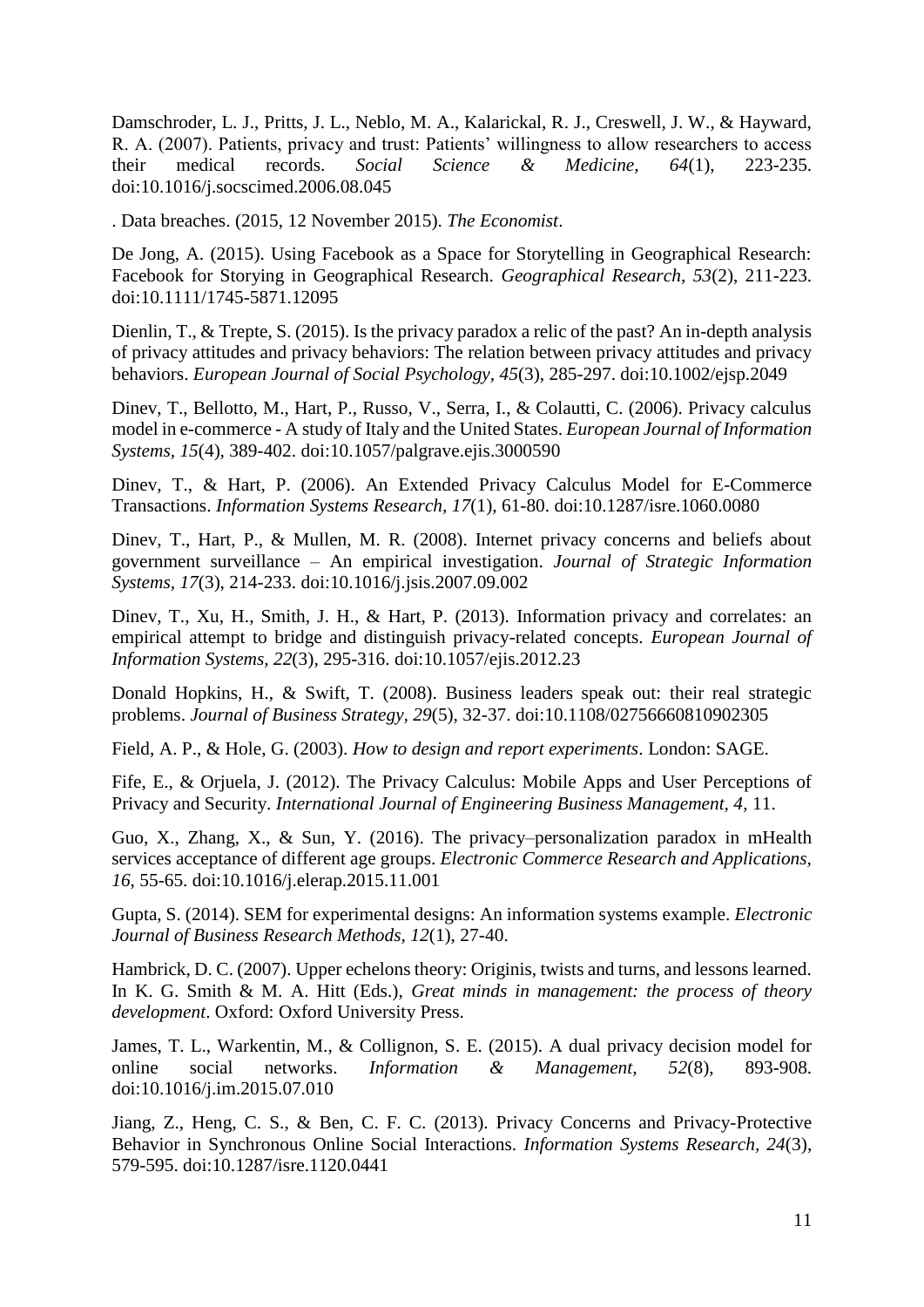Kearney, W. D., & Kruger, H. A. (2016). Can perceptual differences account for enigmatic information security behaviour in an organisation? *Computers & Security, 61*, 46-58. doi:10.1016/j.cose.2016.05.006

Keith, M. J., Thompson, S. C., Hale, J., Lowry, P. B., & Greer, C. (2013). Information disclosure on mobile devices: Re-examining privacy calculus with actual user behavior. *International Journal of Human Computer Studies, 71*(12), 1163-1173. doi:10.1016/j.ijhcs.2013.08.016

Kilduff, M. (2006). Editor's Comments: Publishing Theory. *The Academy of Management Review, 31*(2), 252-255. doi:10.5465/AMR.2006.20208678

Kordzadeh, N., Warren, J., & Seifi, A. (2016). Antecedents of privacy calculus components in virtual health communities. *International Journal of Information Management, 36*(5), 724-734. doi:10.1016/j.ijinfomgt.2016.04.015

Korobkin, R. (1999). Ranking journals: some thoughts on theory and methodology. *Florida State University Law Review, 26*(4), 851.

Kozinets, R. V. (2002). The Field behind the Screen: Using Netnography for Marketing Research in Online Communities. *Journal of Marketing Research, 39*(1), 61-72. doi:10.1509/jmkr.39.1.61.18935

Krasnova, H., Spiekermann, S., Koroleva, K., & Hildebrand, T. (2010). Online social networks: why we disclose. *Journal of Information Technology, 25*(2), 109-125. doi:10.1057/jit.2010.6

Lee, A. S., & Baskerville, R. L. (2003). Generalizing Generalizability in Information Systems Research. *Information Systems Research, 14*(3), 221-243. doi:10.1287/isre.14.3.221.16560

Lee, C. H., & Cranage, D. A. (2011). Personalisation–privacy paradox: The effects of personalisation and privacy assurance on customer responses to travel Web sites. *Tourism Management, 32*(5), 987-994. doi[:http://dx.doi.org/10.1016/j.tourman.2010.08.011](http://dx.doi.org/10.1016/j.tourman.2010.08.011)

Lee, H., Lim, D., Kim, H., Zo, H., & Ciganek, A. P. (2015). Compensation paradox: the influence of monetary rewards on user behaviour. *Behaviour & Information Technology, 34*(1), 45-56. doi:10.1080/0144929X.2013.805244

Lee, J.-M., & Rha, J.-Y. (2016). Personalization-privacy paradox and consumer conflict with the use of location-based mobile commerce. *Computers in Human Behavior, 63*, 453-462. doi:10.1016/j.chb.2016.05.056

Lee, N., & Kwon, O. (2015). A privacy-aware feature selection method for solving the personalization-privacy paradox in mobile wellness healthcare services. *Expert Systems with Applications, 42*(5), 2764-2771. doi:10.1016/j.eswa.2014.11.031

Li, H., Gupta, A., Zhang, J., & Sarathy, R. (2014). Examining the decision to use standalone personal health record systems as a trust-enabled fair social contract. *Decision Support Systems, 57*(1), 376-386. doi:10.1016/j.dss.2012.10.043

Li, H., Sarathy, R., & Xu, H. (2010). Understanding situational online information disclosure as a privacy calculus. *Journal of Computer Information Systems, 51*(1), 62-71.

Li, H., Sarathy, R., & Xu, H. (2011). The role of affect and cognition on online consumers' decision to disclose personal information to unfamiliar online vendors. *Decision Support Systems, 51*(3), 434-445. doi[:http://dx.doi.org/10.1016/j.dss.2011.01.017](http://dx.doi.org/10.1016/j.dss.2011.01.017)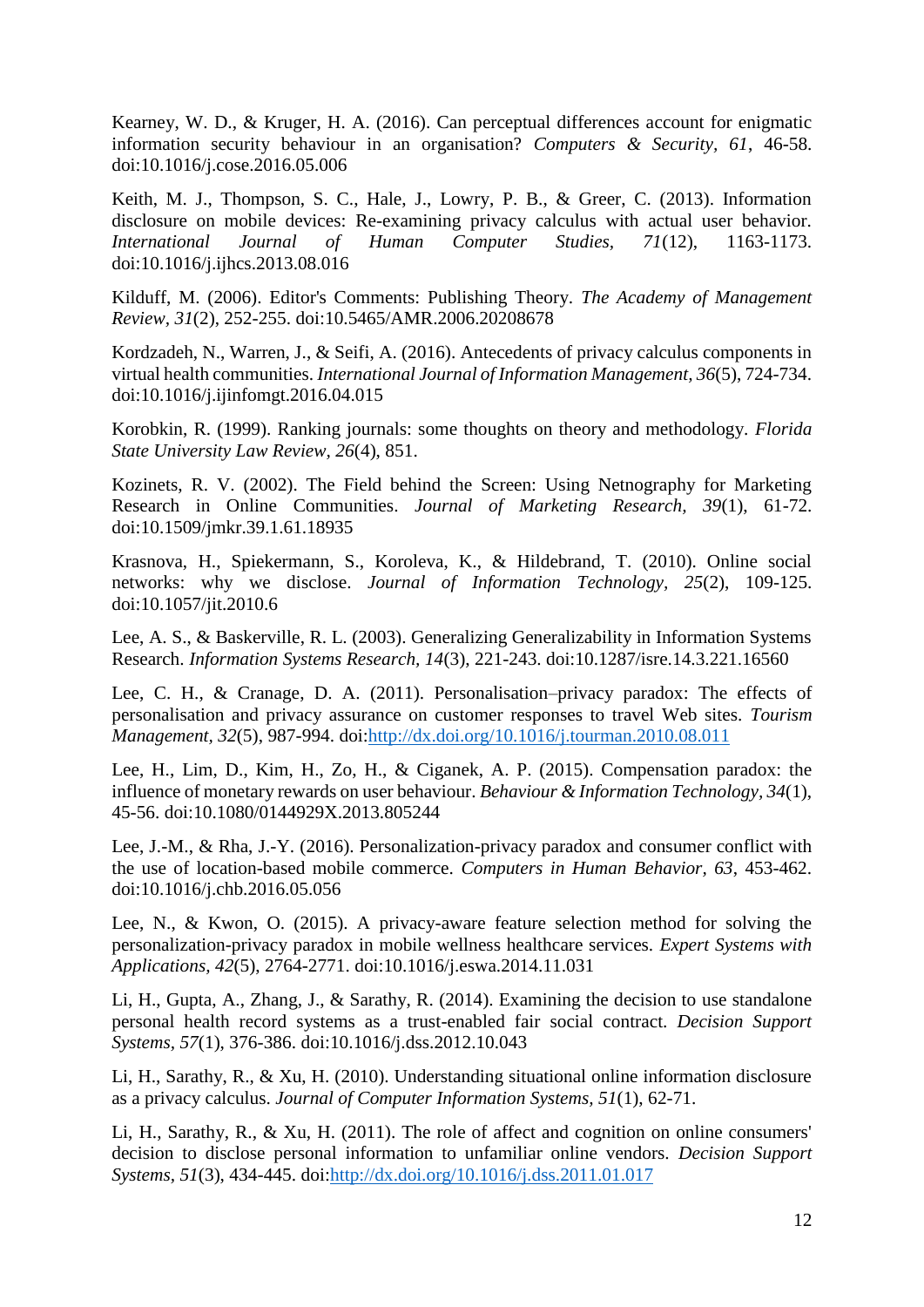Li, H., Wu, J., Gao, Y., & Shi, Y. (2016). Examining individuals' adoption of healthcare wearable devices: An empirical study from privacy calculus perspective. *International journal of medical informatics, 88*, 8-17. doi:10.1016/j.ijmedinf.2015.12.010

Li, Y. (2012). Theories in online information privacy research: A critical review and an integrated framework. *Decision Support Systems, 54*(1), 471-481. doi:10.1016/j.dss.2012.06.010

Lwin, M. O., & Williams, J. D. (2003). A Model Integrating the Multidimensional Developmental Theory of Privacy and Theory of Planned Behavior to Examine Fabrication of Information Online. *Marketing Letters, 14*(4), 257-272. doi:10.1023/B:MARK.0000012471.31858.e5

Malhotra, N. K., Kim, S. S., & Agarwal, J. (2004). Internet Users' Information Privacy Concerns (IUIPC): The Construct, the Scale, and a Causal Model. *Information Systems Research, 15*(4), 336-355. doi:10.1287/isre.1040.0032

Martin, K. D., & Murphy, P. E. (2016). The role of data privacy in marketing. *Journal of the Academy of Marketing Science*, 1-21. doi:10.1007/s11747-016-0495-4

Matsumoto, D., & Yoo, S. H. (2006). Toward a New Generation of Cross-Cultural Research. *Perspectives on Psychological Science, 1*(3), 234-250. doi:10.1111/j.1745-6916.2006.00014.x

Miltgen, C. L., & Peyrat-guillard, D. (2014). Cultural and generational influences on privacy concerns: a qualitative study in seven European countries. *European Journal of Information Systems, 23*(2), 103-125. doi:10.1057/ejis.2013.17

Min, J., & Kim, B. (2015). How are people enticed to disclose personal information despite privacy concerns in social network sites? The calculus between benefit and cost. *Journal of the Association for Information Science and Technology, 66*(4), 839-857. doi:10.1002/asi.23206

Morosan, C., & DeFranco, A. (2015). Disclosing personal information via hotel apps: A privacy calculus perspective. *International Journal of Hospitality Management, 47*, 120-130. doi:10.1016/j.ijhm.2015.03.008

Norberg, P. A., Horne, D. R., & Horne, D. A. (2007). The Privacy Paradox: Personal Information Disclosure Intentions versus Behaviors. *The Journal of Consumer Affairs, 41*(1), 100-126. doi:10.1111/j.1745-6606.2006.00070.x

Okazaki, S., Navarro-Bailón, M. Á., & Molina-Castillo, F.-J. (2012). Privacy Concerns in Quick Response Code Mobile Promotion: The Role of Social Anxiety and Situational Involvement. *International Journal of Electronic Commerce, 16*(4), 91-120. doi:10.2753/JEC1086-4415160404

Payne, D. G., & Westerman, D. L. (2003). Research Methods in Cognition. In S. F. Davis (Ed.), *Handbook of Research Methods in Experimental Psychology* (Vol. 1). GB: Wiley-Blackwell.

Pentina, I., Zhang, L., Bata, H., & Chen, Y. (2016). Exploring privacy paradox in informationsensitive mobile app adoption: A cross-cultural comparison. *Computers in Human Behavior, 65*, 409-419. doi:10.1016/j.chb.2016.09.005

Peters, A. N., Winschiers-Theophilus, H., & Mennecke, B. E. (2015). Cultural influences on Facebook practices: A comparative study of college students in Namibia and the United States. *Computers in Human Behavior, 49*, 259-271. doi:10.1016/j.chb.2015.02.065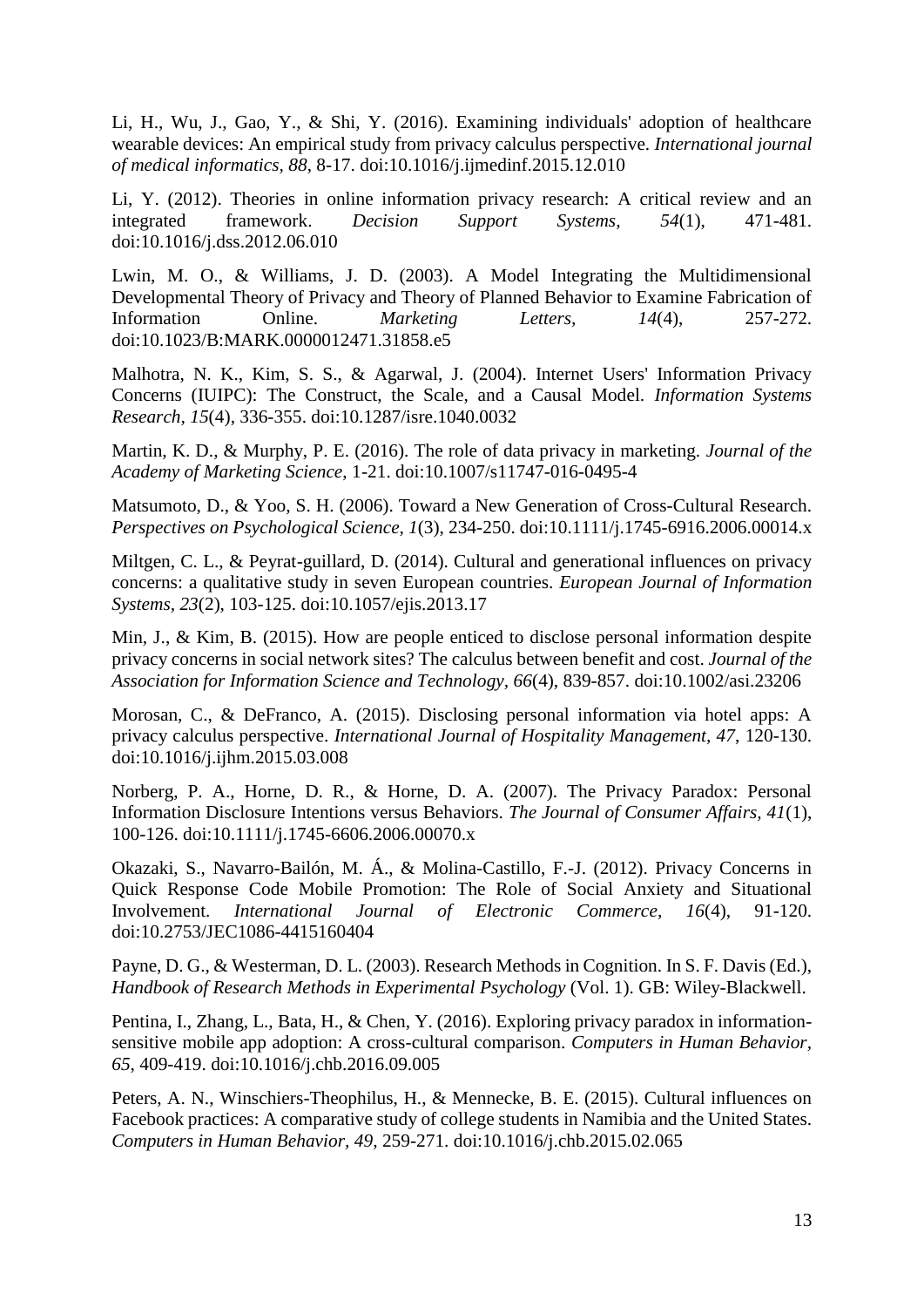Pfeffer, J. (1998). *The human equation: building profits by putting people first*. Boston: Harvard Business School Press.

. Private data, public rules. (2012, 28 January 2012). *The Economist*.

Robertshaw, G. S., & Marr, N. E. (2006). An empirical measure of the availability, completeness and reliability of voluntarily disclosed personal information for direct marketing purposes. *Journal of Financial Services Marketing, 11*(1), 85-94. doi:10.1057/palgrave.fsm.4760018

Robinson, C. (2016). Disclosure of Personal Data in Ecommerce: A Cross-National Comparison of Estonia and the United States. *Telematics and Informatics*. doi:10.1016/j.tele.2016.09.006

Sackett, P. R., & Larson Jr, J. R. (1990). Research strategies and tactics in industrial and organizational psychology.

Saunders, M., Lewis, P., & Thornhill, A. (2009). *Research methods for business students* (Vol. 5th). Harlow: Financial Times Prentice Hall.

Shibchurn, J., & Yan, X. (2015a). Information disclosure on social networking sites: An intrinsic-extrinsic motivation perspective. *Computers in Human Behavior, 44*, 103-117. doi:10.1016/j.chb.2014.10.059

Shibchurn, J., & Yan, X. (2015b). Information disclosure on social networking sites: An intrinsic–extrinsic motivation perspective. *Computers in Human Behavior, 44*, 103-117. doi[:http://dx.doi.org/10.1016/j.chb.2014.10.059](http://dx.doi.org/10.1016/j.chb.2014.10.059)

Smith, H. J., Dinev, T., & Xu, H. (2011). Information privacy research: An interdisciplinary review. *MIS Quarterly: Management Information Systems, 35*(4), 989-1015.

Smith, H. J., Milberg, S. J., & Burke, S. J. (1996). Information Privacy: Measuring Individuals' Concerns about Organizational Practices. *MIS Quarterly, 20*(2), 167-196.

Sørensen, F., Mattsson, J., & Sundbo, J. (2010). Experimental methods in innovation research. *Research Policy, 39*(3), 313-322. doi:10.1016/j.respol.2010.01.006

Sun, Y., Wang, N., Shen, X.-L., & Zhang, J. X. (2015). Location information disclosure in location-based social network services: Privacy calculus, benefit structure, and gender differences. *Computers in Human Behavior, 52*, 278-292. doi:10.1016/j.chb.2015.06.006

Sutanto, J., Palme, E., Tan, C.-H., & Phang, C. W. (2013). Addressing the Personalization-Privacy Paradox: An Empirical Assessment from a Field Experiment on Smartphone Users. *MIS Quarterly, 37*(4), 1141-1164.

Taddicken, M. (2014). The 'Privacy Paradox' in the Social Web: The Impact of Privacy Concerns, Individual Characteristics, and the Perceived Social Relevance on Different Forms of Self-Disclosure. *Journal of Computer-Mediated Communication, 19*(2), 248-273. doi:10.1111/jcc4.12052

Teddlie, C., & Yu, F. (2007). Mixed Methods Sampling: A Typology With Examples. *Journal of Mixed Methods Research, 1*(1), 77-100. doi:10.1177/2345678906292430

Treiblmaier, H., & Chong, S. (2011). Trust and perceived risk of personal information as antecedents of online information disclosure: results from three countries. *Journal of global information management, 19*(4), 76-94.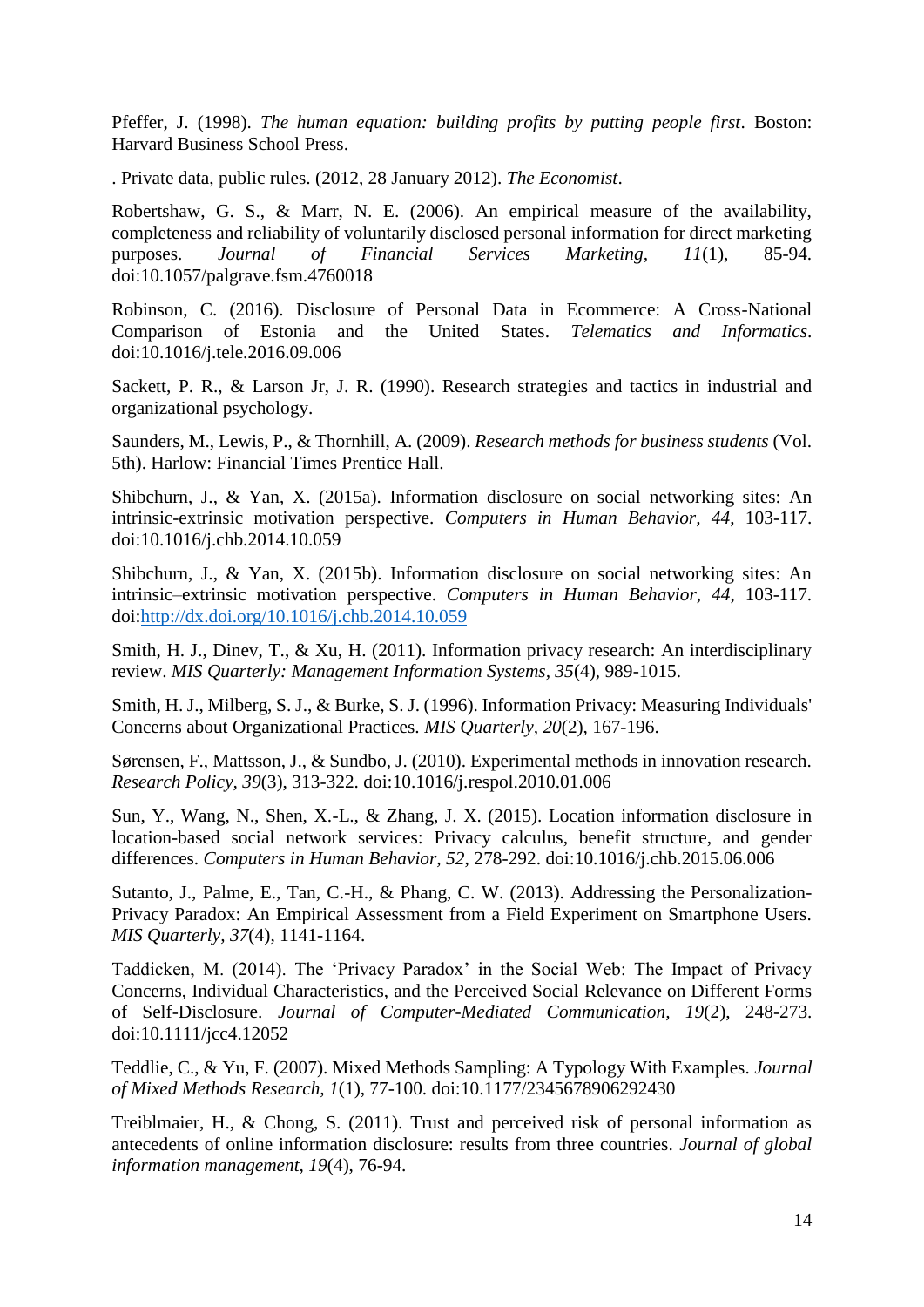van Dijk, D., Manor, O., & Carey, L. B. (2014). Publication metrics and success on the academic job market. *Current biology : CB, 24*(11), R516-R517. doi:10.1016/j.cub.2014.04.039

Wakefield, R. (2013). The influence of user affect in online information disclosure. *Journal of Strategic Information Systems, 22*(2), 157-174. doi:10.1016/j.jsis.2013.01.003

Wang, T., Duong, T. D., & Chen, C. C. (2016). Intention to disclose personal information via mobile applications: A privacy calculus perspective. *International Journal of Information Management, 36*(4), 531-542. doi:10.1016/j.ijinfomgt.2016.03.003

Xu, H., Luo, X., Carroll, J. M., & Rosson, M. B. (2011). The personalization privacy paradox: An exploratory study of decision making process for location-aware marketing. *Decision Support Systems, 51*(1), 42-52. doi:10.1016/j.dss.2010.11.017

Xu, H., Teo, H.-H., Tan, B. C. Y., & Agarwal, R. (2009). The Role of Push-Pull Technology in Privacy Calculus: The Case of Location-Based Services. *Journal of Management Information Systems, 26*(3), 135-174. doi:10.2753/MIS0742-1222260305

Yin, R. K. (2014). *Case study research: design and methods* (Vol. 5th). Los Angeles, California: SAGE.

Young, A. L., & Quan-Haase, A. (2013). Privacy protection strategies on Facebook: The Internet privacy paradox revisited. *Information Communication and Society, 16*(4), 479-500. doi:10.1080/1369118X.2013.777757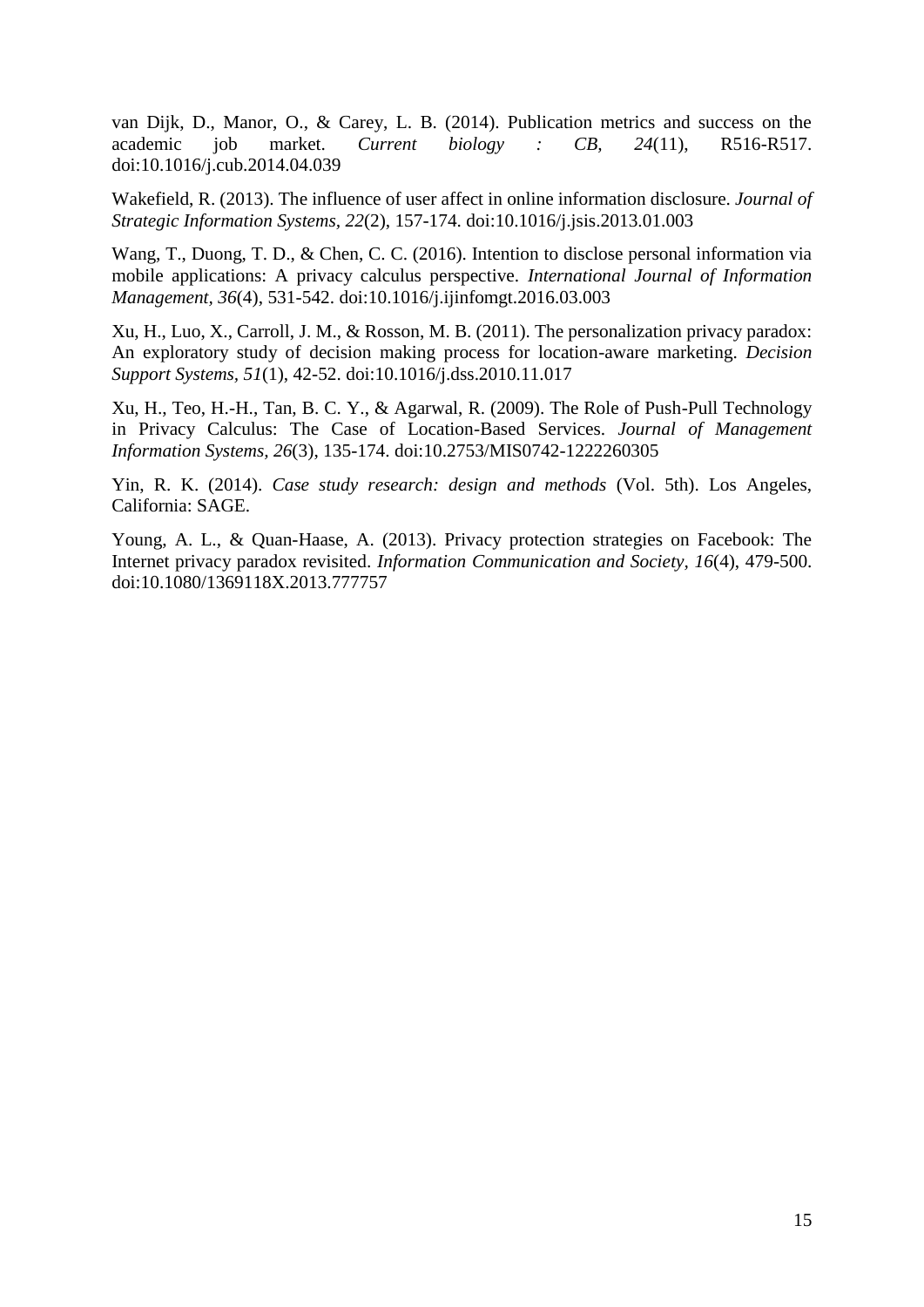#### *Table 1 Relevent empirical papers of privacy paradox and privacy calculus*

| No.            | Author                                                             | Title                                                                                                                                                           | Keywords                                                                                                                                                                                                                                                                         | Journal                                                | Journal<br>Impact<br>Factor<br>(JIF) |
|----------------|--------------------------------------------------------------------|-----------------------------------------------------------------------------------------------------------------------------------------------------------------|----------------------------------------------------------------------------------------------------------------------------------------------------------------------------------------------------------------------------------------------------------------------------------|--------------------------------------------------------|--------------------------------------|
| $\overline{1}$ | Awad and<br>Krishnan (2006)                                        | The personalization privacy paradox: An<br>empirical evaluation of information transparency<br>and the willingness to be profiled online for<br>personalization | online privacy; information transparency; web site features;<br>online experience; consumer privacy; online personalisation;<br>online information sharing; empirical studies of information<br>systems; business value of information systems; information<br>sharing practices | MIS Quarterly:<br>Management<br>Information<br>Systems | 4.901                                |
| 2              | Sutanto, Palme,<br>Tan, and Phang<br>(2013)                        | Addressing the personalization-privacy paradox:<br>An empirical assessment from a field experiment<br>on smartphone users                                       | personalisation-privacy paradox; mobile advertising<br>applications; uses and gratifications; information boundary<br>theory                                                                                                                                                     | MIS Quarterly:<br>Management<br>Information<br>Systems | 4.901                                |
| $\overline{3}$ | Krasnova,<br>Spiekermann,<br>Koroleva, and<br>Hildebrand<br>(2010) | Online social networks: Why we disclose                                                                                                                         | online social networks; online communities; motivation;<br>privacy; information disclosure; structural equation<br>modelling                                                                                                                                                     | Journal of<br>Information<br>Technology                | 4.775                                |
| $\overline{4}$ | Xu et al. (2009)                                                   | The role of push-pull technology in privacy<br>calculus: The case of location-based services                                                                    | compensation; distributive justice; government regulation;<br>industry self-regulation; information delivery mechanisms;<br>location-based services (LBS); privacy calculus; procedural<br>justice                                                                               | Journal of<br>Management<br>Information<br>Systems     | 3.775                                |
| 5              | C. H. Lee and<br>Cranage (2011)                                    | Personalisation-privacy paradox: The effects of<br>personalisation and privacy assurance on<br>customer responses to travel Web sites                           | personalisation; privacy assurance; privacy concerns;<br>personalisation-privacy paradox; travel web sites                                                                                                                                                                       | Tourism<br>Management                                  | 3.14                                 |
| 6              | Cheung et al.<br>(2015)                                            | Self-disclosure in social networking sites the role<br>of perceived cost, perceived benefits and social<br>influence                                            | Facebook; social exchange theory; social influence; social<br>networking sites; self-disclosure                                                                                                                                                                                  | <b>Internet Research</b>                               | 3.017                                |
| $\overline{7}$ | N. Lee and<br>Kwon (2015)                                          | A privacy-aware feature selection method for<br>solving the personalization-privacy paradox in<br>mobile wellness healthcare services                           | privacy decision-making; feature selection; personalisation-<br>privacy paradox; privacy calculus; mobile wellness<br>healthcare services                                                                                                                                        | <b>Expert Systems</b><br>with<br>Applications          | 2.981                                |
| 8              | Diney et al.<br>(2013)                                             | Information privacy and correlates: An empirical<br>attempt to bridge and distinguish privacy related<br>concepts                                               | privacy; anonymity; secrecy; confidentiality; control; risk                                                                                                                                                                                                                      | European Journal<br>of Information<br><b>Systems</b>   | 2.892                                |
| 9              | Miltgen and<br>Peyrat-guillard<br>(2014)                           | Cultural and generational influences on privacy<br>concerns: A qualitative study in seven European<br>countries                                                 | privacy concerns; personal data disclosure; focus groups;<br>computer-aided text analysis; cultural variation; generation<br>divide                                                                                                                                              | European Journal<br>of Information<br>Systems          | 2.892                                |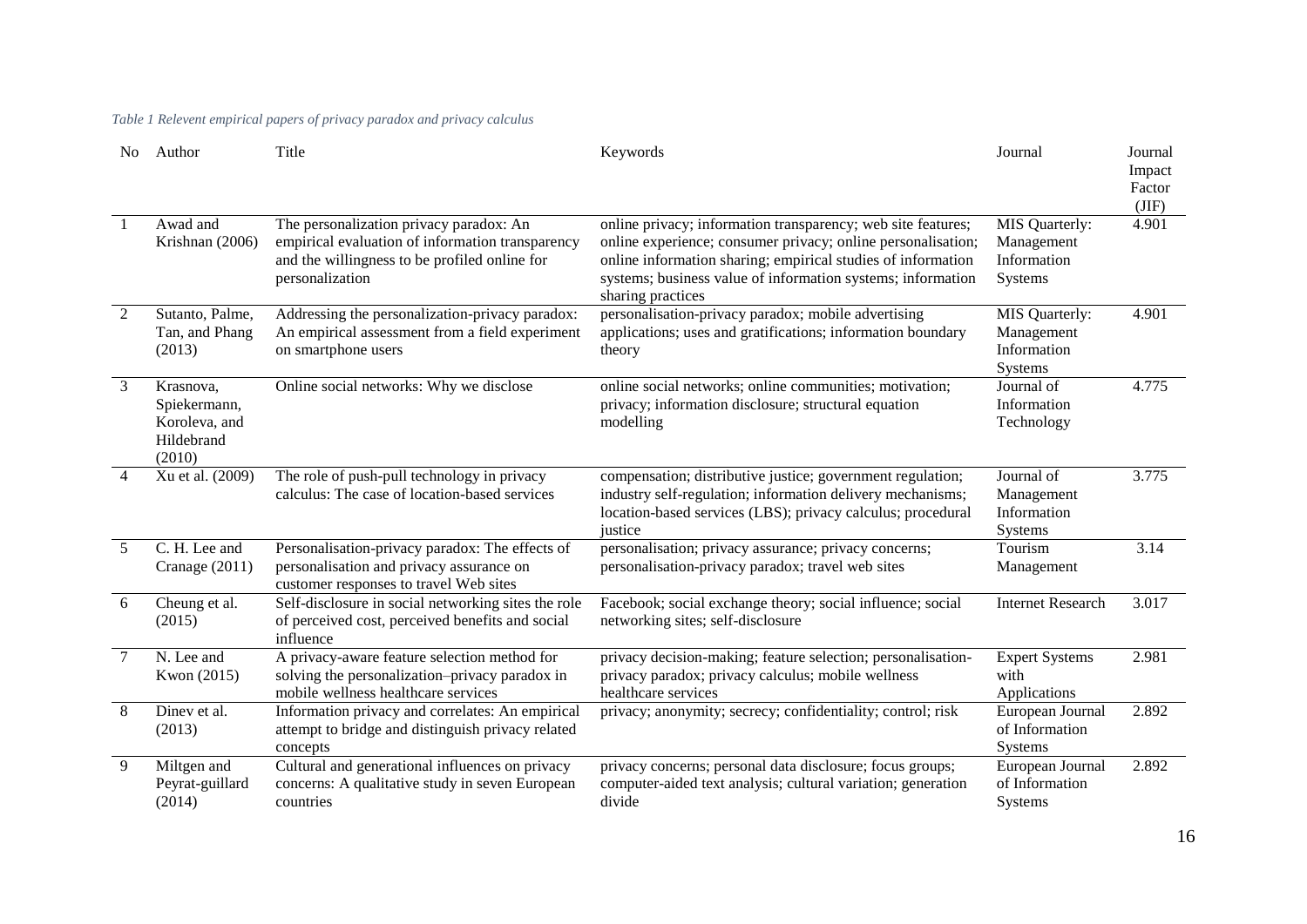| No. | Author                                                                                                                                                                                                                                      | Title                                                                                                                                                                                                                                        | Keywords                                                                                                                                              | Journal                                                  | Journal<br>Impact<br>Factor<br>(JIF) |
|-----|---------------------------------------------------------------------------------------------------------------------------------------------------------------------------------------------------------------------------------------------|----------------------------------------------------------------------------------------------------------------------------------------------------------------------------------------------------------------------------------------------|-------------------------------------------------------------------------------------------------------------------------------------------------------|----------------------------------------------------------|--------------------------------------|
| 10  | Baek (2014)                                                                                                                                                                                                                                 | Solving the privacy paradox: A counter-<br>argument experimental approach                                                                                                                                                                    | online privacy opinions; online privacy concerns; privacy<br>paradox; counterargument experiment; argument strength                                   | Computers in<br>Human Behavior                           | 2.88                                 |
| -11 | J.-M. Lee and<br>Rha (2016)                                                                                                                                                                                                                 | Personalization-privacy paradox and consumer<br>conflict with the use of location-based mobile<br>commerce                                                                                                                                   | personalisation-privacy paradox; location-based service;<br>mobile commerce; personalisation; privacy; consumer<br>conflict                           |                                                          | 2.88                                 |
| 12  | Pentina et al.<br>(2016)                                                                                                                                                                                                                    | Exploring privacy paradox in information-<br>sensitive mobile app adoption: A cross-cultural<br>comparison                                                                                                                                   | privacy calculus; mobile apps; personality traits; personal<br>Computers in<br>Human Behavior<br>information privacy                                  |                                                          | 2.88                                 |
| 13  | Peters et al.<br>(2015)                                                                                                                                                                                                                     | Cultural influences on Facebook practices: A<br>Facebook; culture; United States and Namibia; cross-<br>comparative study of college students in Namibia<br>cultural; social networking sites<br>and the United States                       |                                                                                                                                                       | Computers in<br>Human Behavior                           | 2.88                                 |
| 14  | Shibchurn and<br>Yan (2015b)                                                                                                                                                                                                                | Information disclosure on social networking<br>social networking; intrinsic motivation; extrinsic motivation;<br>sites: An intrinsic-extrinsic motivation<br>privacy calculus; information ambiguity; behavioral<br>intention<br>perspective |                                                                                                                                                       | Computers in<br>Human Behavior                           | 2.88                                 |
| 15  | Sun et al.<br>(2015)                                                                                                                                                                                                                        | Location information disclosure in location-<br>based social network services: Privacy calculus,<br>benefit structure, and gender differences                                                                                                | location-based service; social networks; information<br>disclosure; privacy calculus; benefit structure; gender<br>difference                         |                                                          | 2.88                                 |
| 16  | Damschroder et<br>al. (2007)                                                                                                                                                                                                                | Patients, privacy and trust: Patients' willingness<br>to allow researchers to access their medical<br>records                                                                                                                                | USA; deliberative democracy; trust; privacy; medical<br>records; health insurance portability and accountability act<br>(HIPAA); health policy        | Social Science<br>and Medicine                           | 2.814                                |
| 17  | Kordzadeh,<br>Warren, and<br>Seifi (2016)                                                                                                                                                                                                   | Antecedents of privacy calculus components in<br>virtual health communities                                                                                                                                                                  | virtual health communities; online social networks; self-<br>disclosure; personal health information; privacy calculus<br>model; affective commitment | International<br>Journal of<br>Information<br>Management | 2.692                                |
| 18  | Intention to disclose personal information via<br>privacy calculus; intention to disclose; privacy concerns;<br>Wang et al.<br>mobile applications: A privacy calculus<br>information privacy; mobile applications<br>(2016)<br>perspective |                                                                                                                                                                                                                                              | International<br>Journal of<br>Information<br>Management                                                                                              | 2.692                                                    |                                      |
| 19  | Han Li, Gupta,<br>Zhang, and<br>Sarathy (2014)                                                                                                                                                                                              | Examining the decision to use standalone<br>personal health record systems as a trust-enabled<br>fair social contract                                                                                                                        | personal health records; PHR; privacy calculus; perceived<br>privacy control; trust                                                                   | <b>Decision Support</b><br>Systems                       | 2.604                                |
| 20  | Han Li et al.<br>(2011)                                                                                                                                                                                                                     | The role of affect and cognition on online<br>consumers' decision to disclose personal<br>information to unfamiliar online vendors                                                                                                           | privacy belief; privacy concern; emotion; e-commerce;<br>social contract                                                                              | <b>Decision Support</b><br>Systems                       | 2.604                                |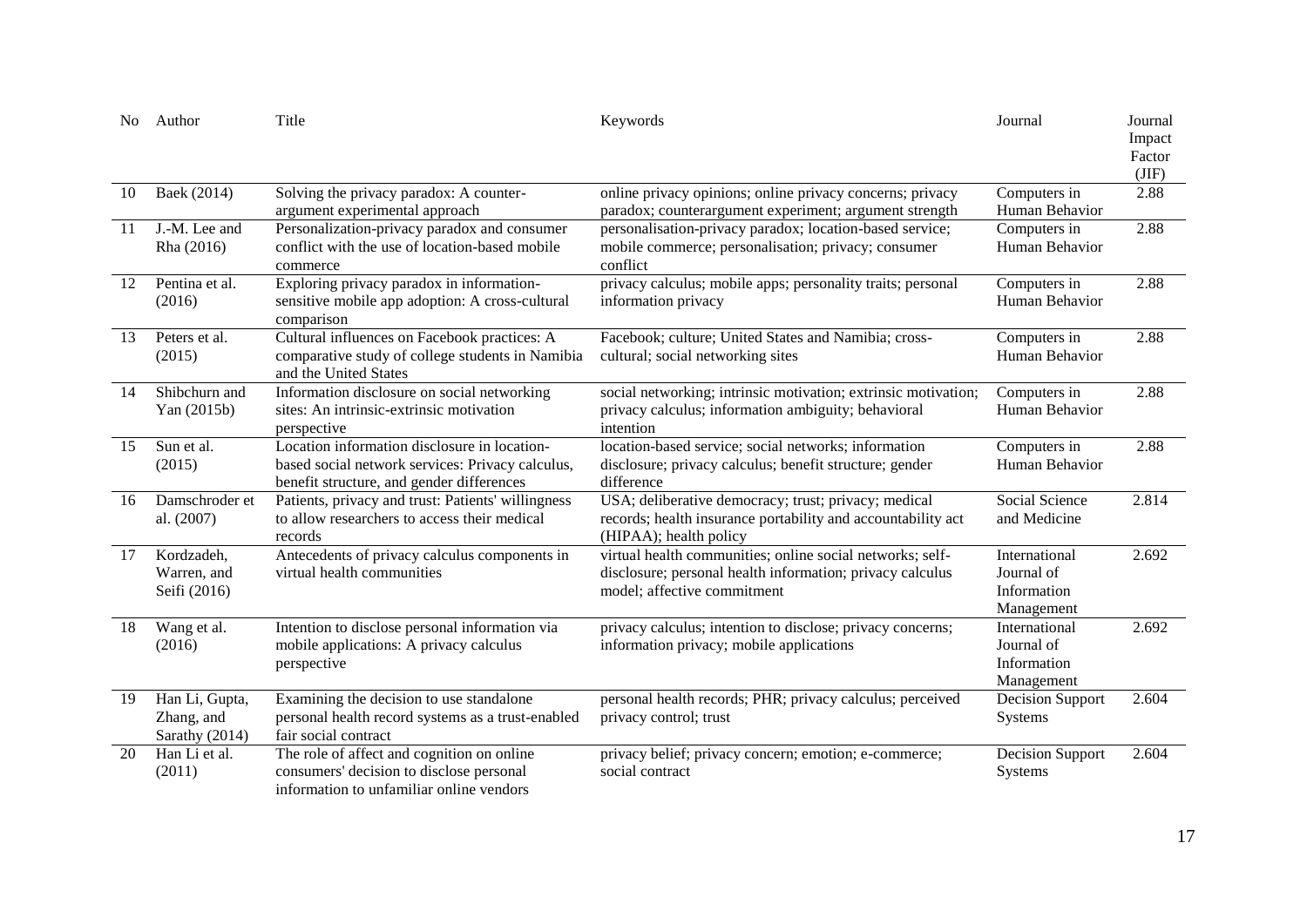| No. | Author                                                 | Title                                                                                                                                                                | Keywords                                                                                                                                                                                                                                                   | Journal                                                                       | Journal<br>Impact<br>Factor<br>(JIF) |
|-----|--------------------------------------------------------|----------------------------------------------------------------------------------------------------------------------------------------------------------------------|------------------------------------------------------------------------------------------------------------------------------------------------------------------------------------------------------------------------------------------------------------|-------------------------------------------------------------------------------|--------------------------------------|
| 21  | Xu, Luo,<br>Carroll, and<br>Rosson (2011)              | The personalization privacy paradox: An<br>exploratory study of decision making process for<br>location-aware marketing                                              | privacy decision-making; personalisation privacy paradox;<br>location-aware marketing (LAM); covert personalisation;<br>overt personalisation                                                                                                              | <b>Decision Support</b><br>Systems                                            | 2.604                                |
| 22  | Diney et al.<br>(2008)                                 | Internet privacy concerns and beliefs about<br>government surveillance - An empirical<br>investigation                                                               | e-commerce; privacy; government; surveillance; LISREL                                                                                                                                                                                                      | Journal of<br>Strategic<br>Information<br>Systems                             | 2.595                                |
| 23  | Wakefield<br>(2013)                                    | The influence of user affect in online information<br>disclosure                                                                                                     | intention model; positive affect; enjoyment; information<br>disclosure; consumer data; PLS; website trust; website<br>privacy; internet security; privacy paradox; strategic<br>information systems; dynamic capabilities; cognitive<br>consistency theory | Journal of<br>Strategic<br>Information<br>Systems                             | 2.595                                |
| 24  | Min and Kim<br>(2015)                                  | How are people enticed to disclose personal<br>information despite privacy concerns in social<br>network sites? the calculus between benefit and<br>cost             |                                                                                                                                                                                                                                                            | Journal of the<br>Association for<br>Information<br>Science and<br>Technology | 2.452                                |
| 25  | He Li, Wu,<br>Gao, and Shi<br>(2016)                   | Examining individuals' adoption of healthcare<br>wearable devices: An empirical study from<br>privacy calculus perspective                                           | wearable devices; healthcare; adoption; privacy calculus                                                                                                                                                                                                   | International<br>journal of<br>medical<br>informatics                         | 2.363                                |
| 26  | Brandimarte,<br>Acquisti, and<br>Loewenstein<br>(2013) | Misplaced Confidences: Privacy and the Control<br>Paradox                                                                                                            | privacy; control; paradox; behavioural economics of<br>privacy; web 2.0 applications                                                                                                                                                                       | Social<br>Psychological<br>and Personality<br>Science                         | 2.325                                |
| 27  | Robinson<br>(2016)                                     | Disclosure of Personal Data in Ecommerce: A<br>Cross-National Comparison of Estonia and the<br><b>United States</b>                                                  | self-disclosure; privacy; online marketing; cross-cultural; e-<br>commerce                                                                                                                                                                                 | Telematics and<br><b>Informatics</b>                                          | 2.261                                |
| 28  | Brinson and<br>Eastin (2016)                           | Juxtaposing the persuasion knowledge model<br>and privacy paradox: An experimental look at<br>advertising personalization, public policy and<br>public understanding | privacy paradox; personalised advertising; information<br>privacy; ad Choices icon; privacy policy                                                                                                                                                         | Cyberpsychology                                                               | 2.188                                |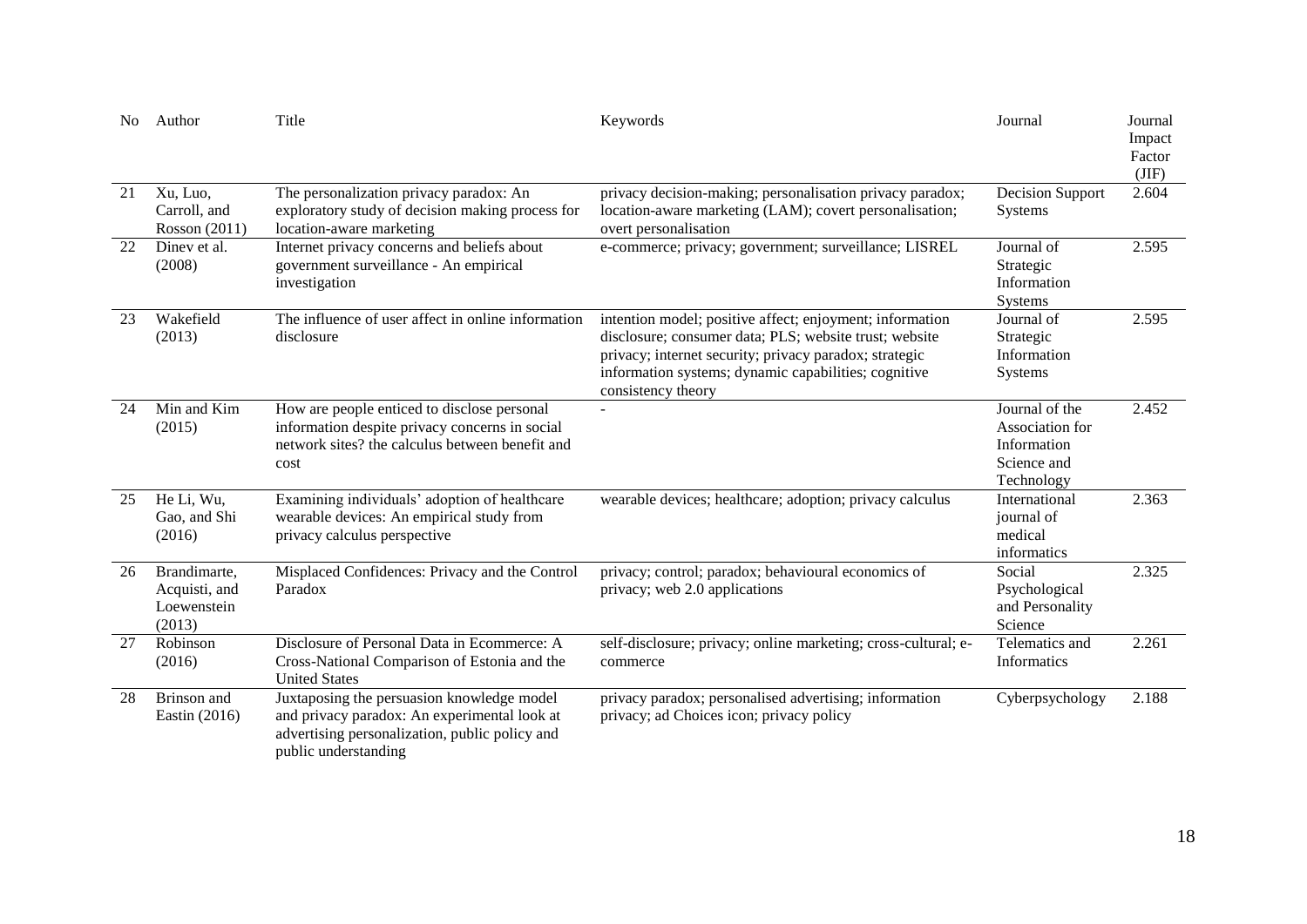| No.             | Author                                          | Title                                                                                                                                                                                                                                                 | Keywords                                                                                                                             | Journal                                                  | Journal<br>Impact<br>Factor<br>(JIF) |
|-----------------|-------------------------------------------------|-------------------------------------------------------------------------------------------------------------------------------------------------------------------------------------------------------------------------------------------------------|--------------------------------------------------------------------------------------------------------------------------------------|----------------------------------------------------------|--------------------------------------|
| 29              | James.<br>Warkentin, and<br>Collignon<br>(2015) | A dual privacy decision model for online social<br>networks                                                                                                                                                                                           | online social networks; privacy calculus; privacy trade-off;<br>interaction management; information management; scale<br>development | Information and<br>Management                            | 2.163                                |
| $\overline{30}$ | Anderson and<br>Agarwal (2011)                  | The digitization of healthcare: Boundary risks,<br>privacy calculus; healthcare; empathy gap; emotion;<br>emotion, and consumer willingness to disclose<br>communication privacy management<br>personal health information                            |                                                                                                                                      | Information<br>Systems<br>Research                       | 2.146                                |
| 31              | Diney and Hart<br>(2006)                        | An extended privacy calculus model for e-<br>privacy calculus; trust; risk; e-commerce; LISREL<br>commerce transactions                                                                                                                               |                                                                                                                                      | Information<br>Systems<br>Research                       | 2.146                                |
| 32              | Jiang, Heng,<br>and Ben $(2013)$                | synchronous online social interactions; privacy concerns;<br>Privacy concerns and privacy-protective<br>behavior in synchronous online social<br>privacy-protective behaviour; social rewards; self-<br>disclosure; misrepresentation<br>interactions |                                                                                                                                      | Information<br>Systems<br>Research                       | 2.146                                |
| 33              | Guo, Zhang,<br>and Sun $(2016)$                 | The privacy-personalization paradox in mHealth<br>services acceptance of different age groups                                                                                                                                                         | mHealth services; privacy-personalisation paradox; trust;<br>adoption intention; age differences                                     | Electronic<br>Commerce<br>Research and<br>Applications   | 2.139                                |
| 34              | Young and<br>Quan-Haase<br>(2013)               | Privacy protection strategies on Facebook: The<br>Internet privacy paradox revisited                                                                                                                                                                  | social network sites (SNSs); Facebook; information<br>revelation; internet privacy; privacy protection strategies                    | Information<br>Communication<br>and Society              | 2.109                                |
| 35              | Morosan and<br>DeFranco<br>(2015)               | Disclosing personal information via hotel apps:<br>A privacy calculus perspective                                                                                                                                                                     | mobile commerce; privacy calculus; emotions; value; trust;<br>hotel industry                                                         | International<br>Journal of<br>Hospitality<br>Management | 2.061                                |
| 36              | Dienlin and<br>Trepte (2015)                    | Is the privacy paradox a relic of the past? An in-<br>depth analysis of privacy attitudes and privacy<br>behaviors                                                                                                                                    | $\overline{\phantom{a}}$                                                                                                             | European Journal<br>of Social<br>Psychology              | 1.921                                |
| 37              | Kearney and<br>Kruger (2016)                    | Can perceptual differences account for enigmatic<br>information security behaviour in an<br>organisation?                                                                                                                                             | information security awareness; phishing; social<br>engineering; information security; behaviour; trust;<br>perceptual differences   | Computers &<br>Security                                  | 1.64                                 |
| 38              | Lwin and<br>Williams (2003)                     | A model integrating the multidimensional<br>developmental theory of privacy and theory of<br>planned behavior to examine fabrication of<br>information online                                                                                         | personal information privacy; online behaviour; fabrication;<br>internet ethics                                                      | Marketing<br>Letters                                     | 1.508                                |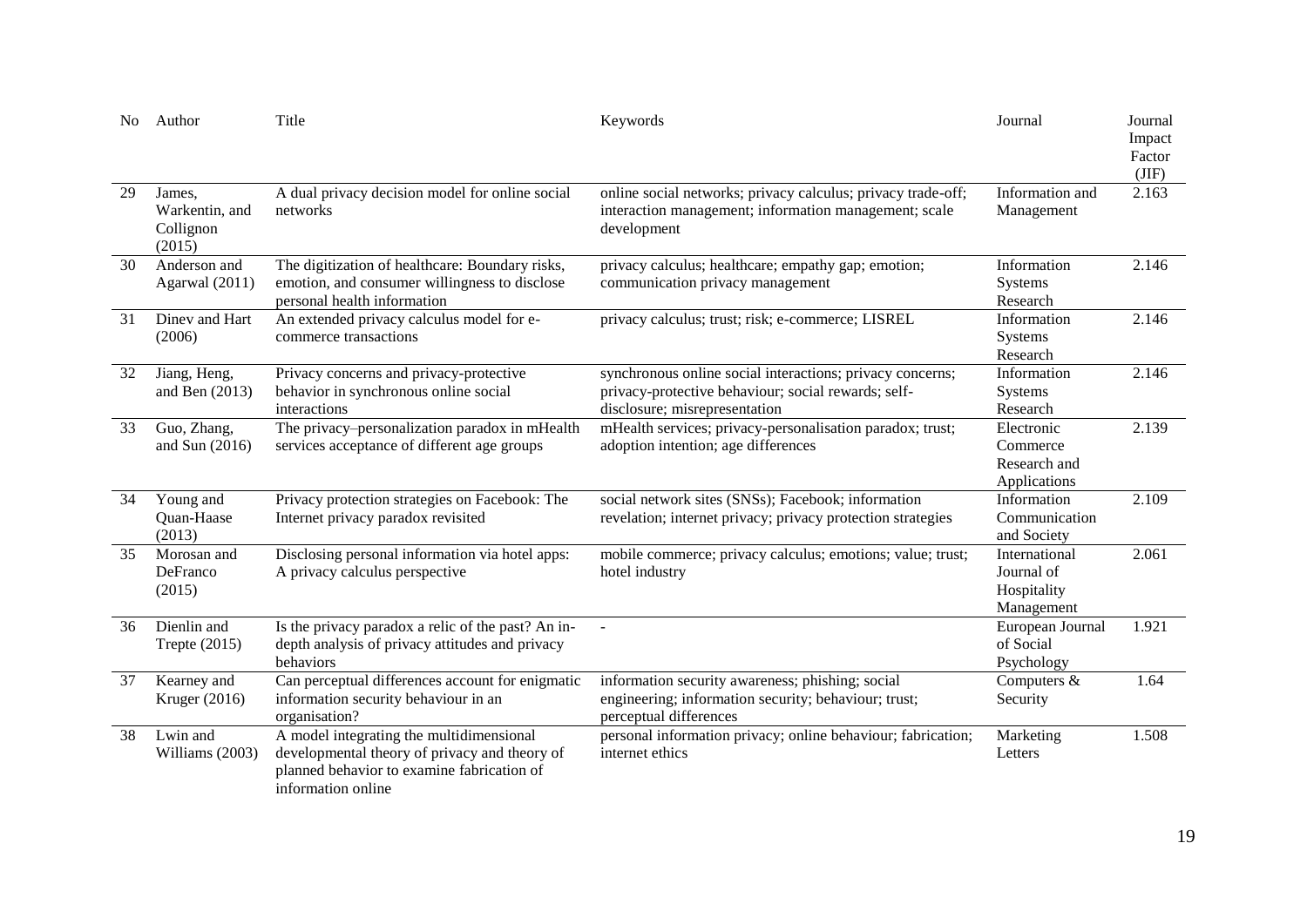| No | Author                                 | Title                                                                                                                                | Keywords                                                                                                                                                              | Journal                                                            | Journal<br>Impact<br>Factor<br>(JIF) |
|----|----------------------------------------|--------------------------------------------------------------------------------------------------------------------------------------|-----------------------------------------------------------------------------------------------------------------------------------------------------------------------|--------------------------------------------------------------------|--------------------------------------|
| 39 | Keith et al.<br>(2013)                 | Information disclosure on mobile devices: Re-<br>examining privacy calculus with actual user<br>behavior                             | information privacy; information disclosure; location data;<br>mobile devices; smartphone; experimental methodology;<br>privacy calculus                              | International<br>Journal of<br>Human<br>Computer<br><b>Studies</b> | 1.476                                |
| 40 | De Jong (2015)                         | Using Facebook as a Space for Storytelling in<br>Geographical Research                                                               | Facebook; qualitative methodologies; storytelling; festivals;<br>embodied and emotional geographies; online spaces; ethics;<br>privacy                                | Geographical<br>Research                                           | 1.353                                |
| 41 | Treiblmaier and<br>Chong (2011)        | Trust and perceived risk of personal information<br>as antecedents of online information disclosure:<br>Results from three countries | e-commerce; information disclosure; internet privacy;<br>personal information; privacy calculus; trust                                                                | Journal of Global<br>Information<br>Management                     | 1.222                                |
| 42 | H. Lee et al.<br>(2015)                | Compensation paradox: The influence of<br>monetary rewards on user behaviour                                                         | monetary rewards; information sensitivity; information<br>privacy concerns; information providing intention;<br>information misrepresentation intention               | Behaviour and<br>Information<br>Technology                         | 1.211                                |
| 43 | Norberg, Horne,<br>and Horne<br>(2007) | The privacy paradox: Personal information<br>disclosure intentions versus behaviors                                                  |                                                                                                                                                                       | Journal of<br>Consumer<br>Affairs                                  | 1.053                                |
| 44 | Han Li et al.<br>(2010)                | Understanding situational online information<br>disclosure as a privacy calculus                                                     | privacy belief; information disclosure; exchange benefits;<br>fairness of information exchange                                                                        | Journal of<br>Computer<br>Information<br><b>Systems</b>            | 0.764                                |
| 45 | D'Souza and<br>Phelps (2009)           | The privacy paradox: The case of secondary<br>disclosure                                                                             | privacy concerns; secondary disclosure; channel attitudes;<br>purchase likelihood; conjoint analysis; structural equation<br>models; simultaneous equation regression | Review of<br>Marketing<br>Science                                  | 0.103                                |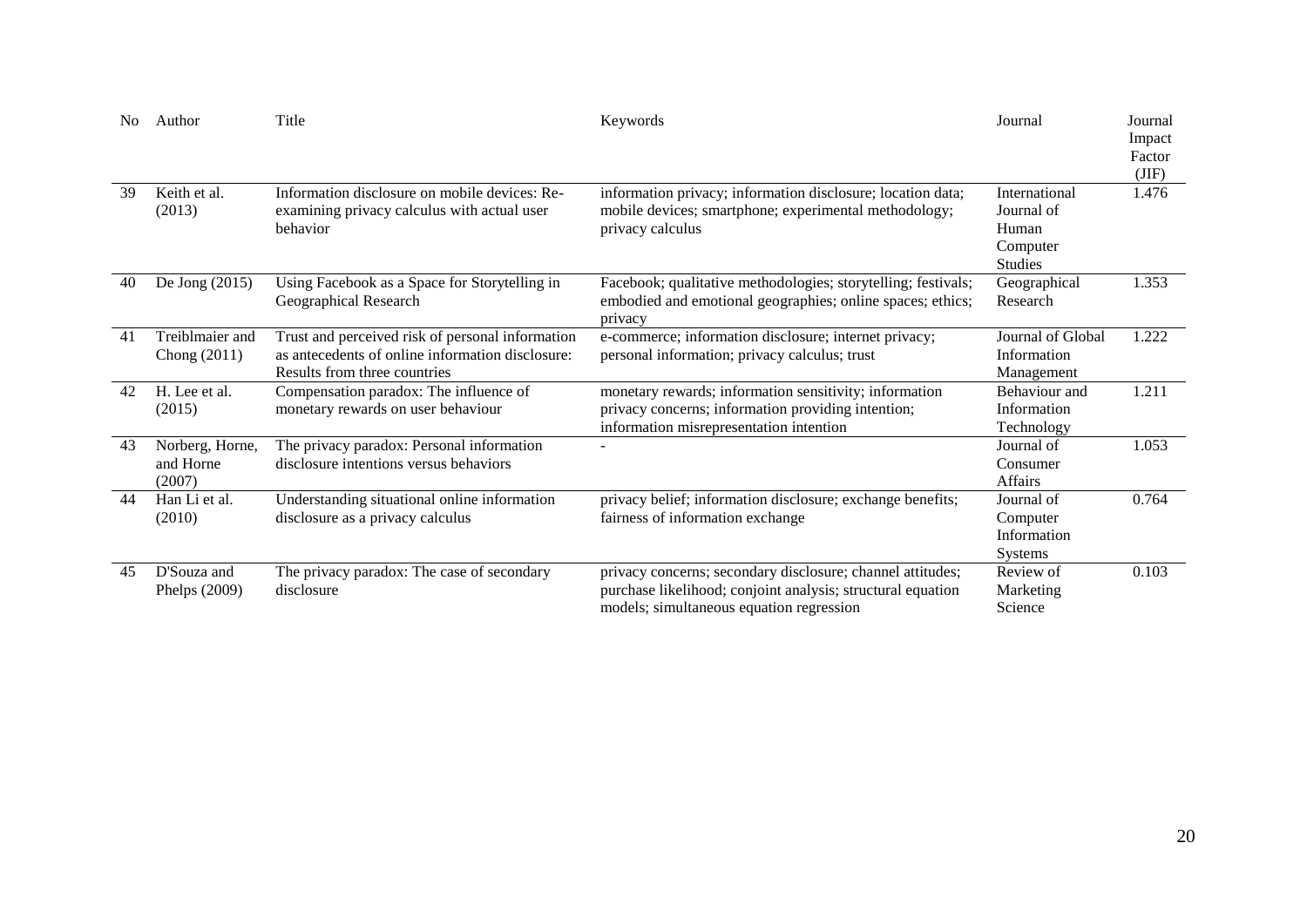#### *Table 2 Descriptive infomration on the type of journal publication*

| <b>Journal Publication</b> |                                   |           |         |               |                       |  |  |  |
|----------------------------|-----------------------------------|-----------|---------|---------------|-----------------------|--|--|--|
|                            |                                   | Frequency | Percent | Valid Percent | Cumulative<br>Percent |  |  |  |
| Valid                      | <b>IT</b>                         | 22        | 48.9    | 48.9          | 48.9                  |  |  |  |
|                            | <b>Business and Management</b>    | 4         | 8.9     | 8.9           | 57.8                  |  |  |  |
|                            | Social Science                    | 6         | 13.3    | 13.3          | 71.1                  |  |  |  |
|                            | Other                             |           | 2.2     | 2.2           | 73.3                  |  |  |  |
|                            | IT and Social Science             | 9         | 20.0    | 20.0          | 93.3                  |  |  |  |
|                            | IT and Business and<br>Management | 1         | 2.2     | 2.2           | 95.6                  |  |  |  |
|                            | IT and Health                     |           | 2.2     | 2.2           | 97.8                  |  |  |  |
|                            | <b>Health and Social Science</b>  |           | 2.2     | 2.2           | 100.0                 |  |  |  |
|                            | Total                             | 45        | 100.0   | 100.0         |                       |  |  |  |

*Figure 1 Summary of the systematic literature review's synthesis*